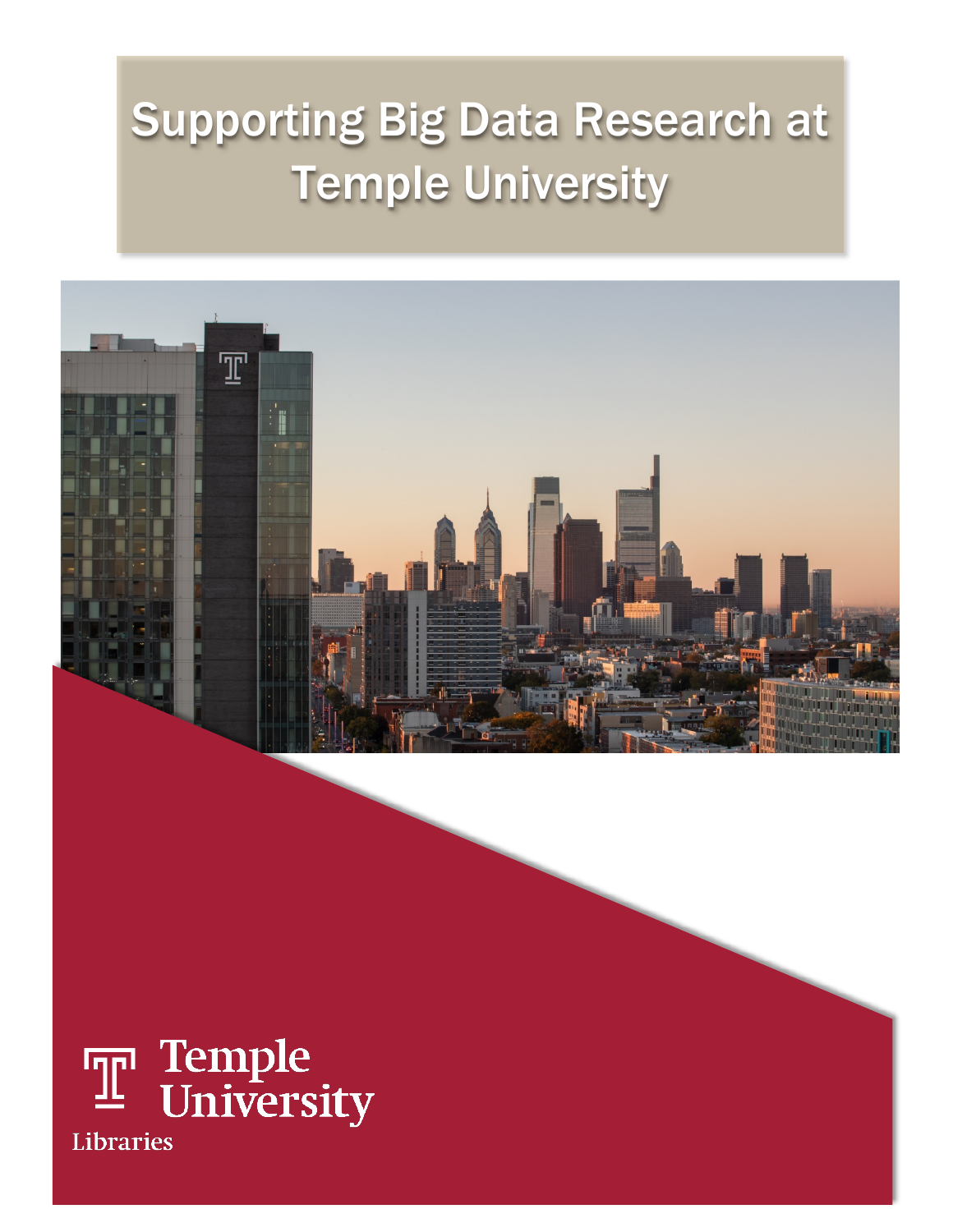# Table of Contents

Authors (in alphabetical order by last name):

Will Dean, Research and data services librarian, Temple University Libraries ORCID: https://orcid.org/0000-0001-7871-9611 Fred Rowland, Librarian, Temple University Libraries ORCID: https://orcid.org/0000-0003-2281-8797 Adam Shambaugh, Business Librarian, Temple University Libraries ORCID: https://orcid.org/0000-0002-6685-3327 Gretchen Sneff, Science and engineering librarian, Temple University Libraries ORCID: https://orcid.org/0000-0001-7621-5997

<span id="page-1-0"></span>The authors would like to acknowledge the contributions of Nancy Bartman Turner, Associate director for organizational research & strategy alignment, Temple University Libraries, and Bernadette Mulvey, Executive director Information Technology Services: Applications technology services, Temple University. They attended meetings, read drafts, provided advice, and shared insights. The authors would also like to acknowledge Annie Johnson, Assistant Director for Open Publishing Initiatives and Scholarly Communications, for providing feedback on an earlier draft of this report. This work is licensed under a Creative Commons Attribution/NonCommercial 4.0 International License. To view a copy of the license, please see http://creativecommons.org/licenses/by-nc/4.0/.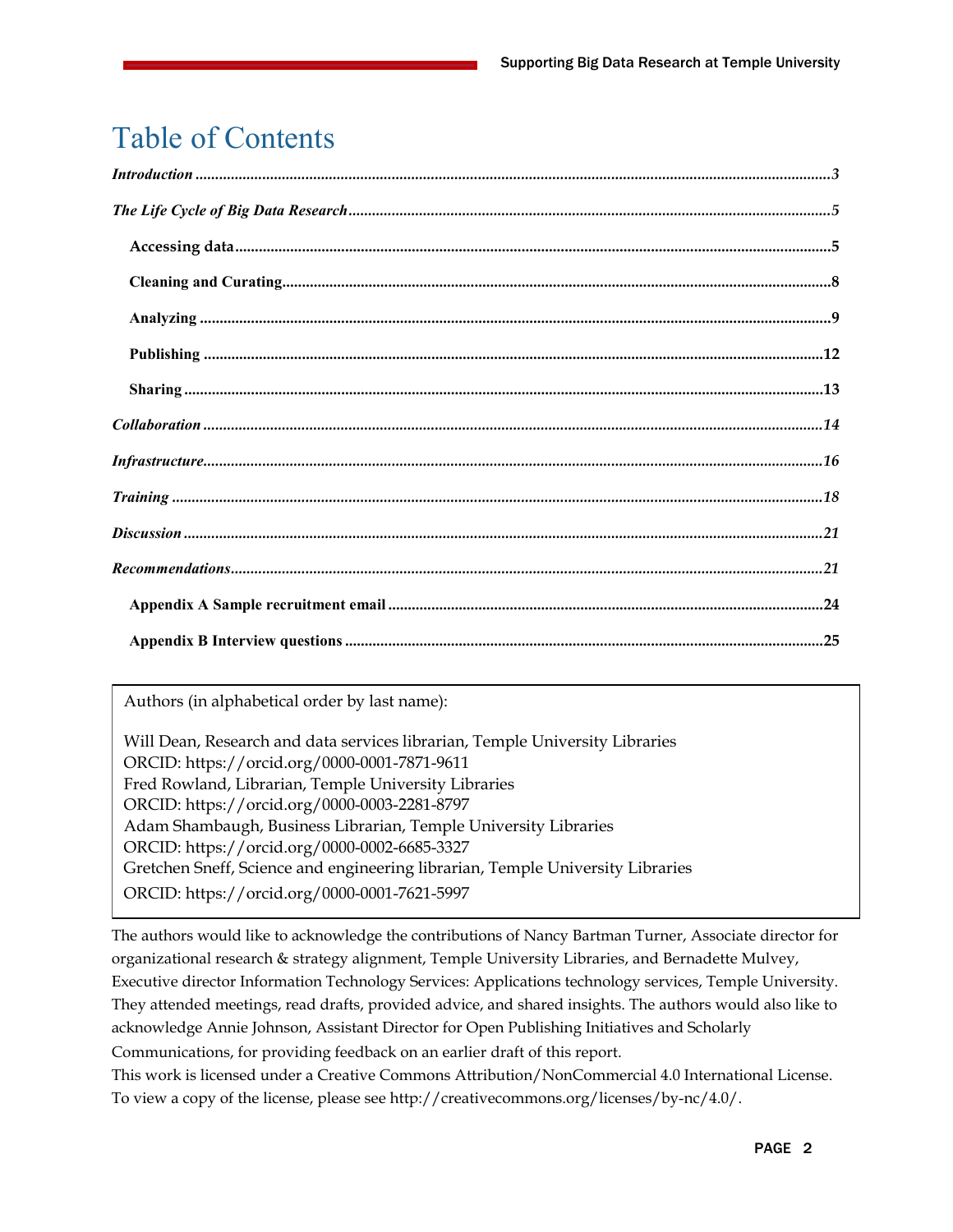# Introduction

A team composed of Temple University Libraries (TUL) and Information Technology Services (ITS) staff participated in the multi-institution Supporting Big Data Research project to learn about the practices and support needs of big data researchers at Temple University. The project was coordinated by Ithaka S+R, an organization that works with academic and cultural communities. Both big data research and research using data science methods were in scope for this study. Big data research, according to Ithaka's definition (personal communication, April 14, 2020) is "conducted with data that is high in volume, velocity, and variety – that is, with large, diverse datasets that are often collected in real time." Data science methods, as described by Ithaka (personal communication, April 14, 2020) are methods "used by scholars across STEM, the social sciences, and the digital humanities, and may include machine learning/artificial intelligence, data/text mining, modeling, analytics, informatics, and other data science techniques." We recruited 14 researchers to participate in 45 to 60-minute semi-structured interviews, conducted in fall and winter, 2020-2021.

(See Appendix A for sample invitation email and Appendix B for interview questions). Candidates could be faculty, postdoctoral or full-time researchers whose primary duties include research. Using the same questions, we interviewed researchers from computer and information science, mathematics, biology, chemistry, physics, neuroscience and public health.

Working with big data at Temple University frequently

*We went from like 30,000 users to like over a million users and a great part of the spring and going into the summer was just trying to keep up with demand and really switching all of our research efforts towards trying to simulate a lot of the viral proteins and trying to understand how they function and trying to actually use [the distributed computing platform] to do virtual screening of potential drugs for one of the proteins, the main protease.* 

involves research teams with a variety of specializations and skill sets that span multiple departments, colleges, and institutions. Initially and throughout the research process, crucial decision points are encountered regarding such things as technology, staffing, and research design. While these challenges are not unique to big data research, the rapid development of hardware, software,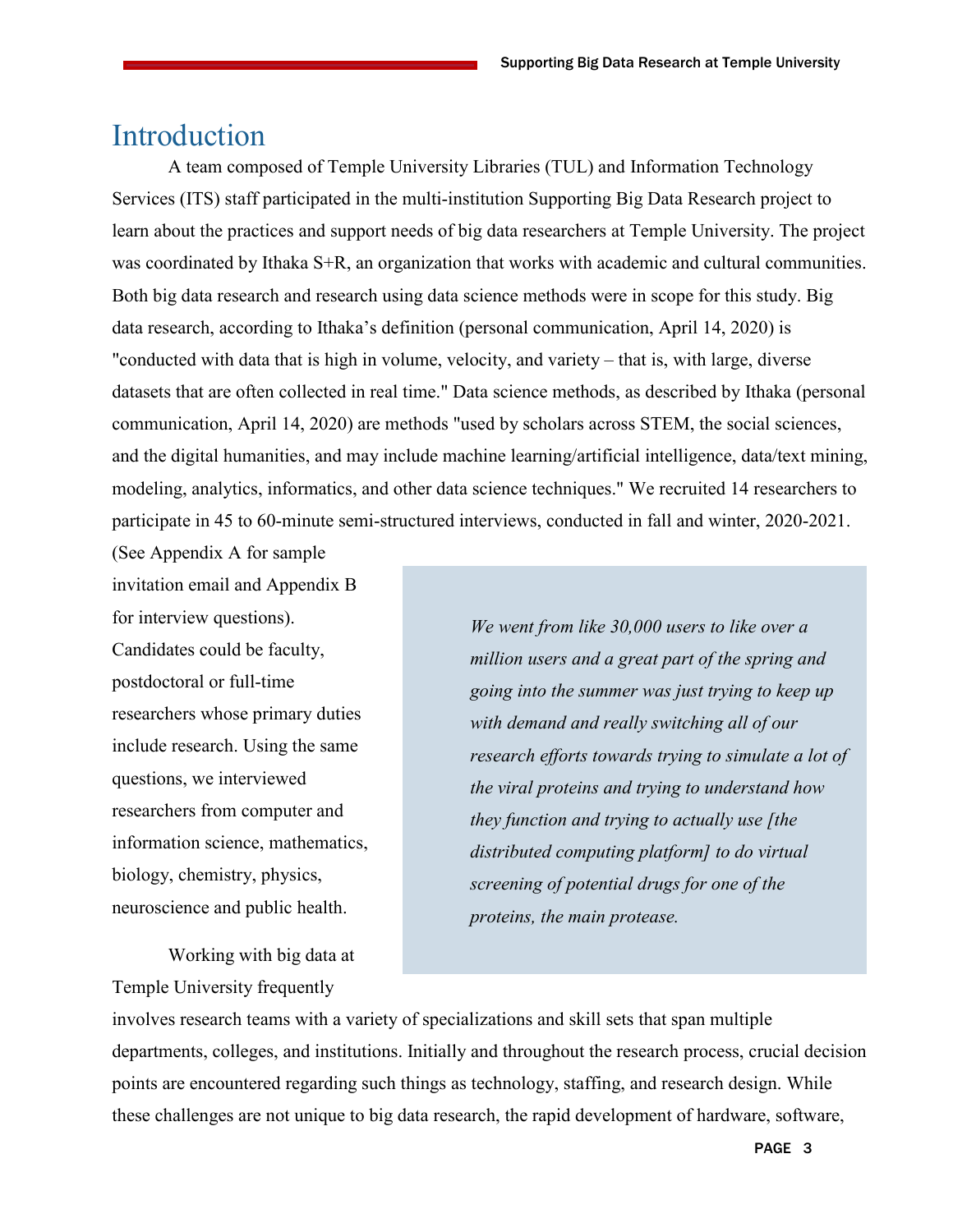#### Supporting Big Data Research at Temple University

*To me, essentially, data is data and the problem becomes big data essentially when you – when you actually try to extract structure from the data that you see in an automated fashion. So, you use computer techniques to do that, rather than a human looking at it or something. That's usually what I think as when you say machine learning, or big data or something. It's not the amount of data that really matters. It can be a small data set and still use techniques to see its equal [underlying?] structure.*

and algorithms means that researchers may need to negotiate between their own initial research design and evolving tools, technologies, and methods. What we discovered bears little resemblance to what one might find at companies whose profit-driven business model revolves around big data, such as Google, Amazon, or Alibaba. Instead, we found passionate researchers who are working under challenging organizational and financial constraints to incorporate the explosive growth of data and computing technologies into scientific research.

With the aim of understanding the support needs of big data researchers

at Temple, this report analyzes and evaluates the 14 interview transcripts for insights on the conduct of big data research. Our interviews revealed more insight on how researchers perform their work than on the kind of support they might need. As productive as this study was, it should be considered

a preliminary assessment of the current support needs of big data researchers at Temple. Due to the distributed nature of support across campus, further study building on this report would be necessary for a comprehensive understanding of both the support offered and the support needed.

*You have this massive amount of data stored. For each what we call an entry this is basically the equivalent to a line, a row, in an Excel sheet. But the columns are hundreds, thousands of variables. Thousands of variables: A, B, C, and now you have maybe several thousand entries in there. And the rows are your events. And you have billions of these events.*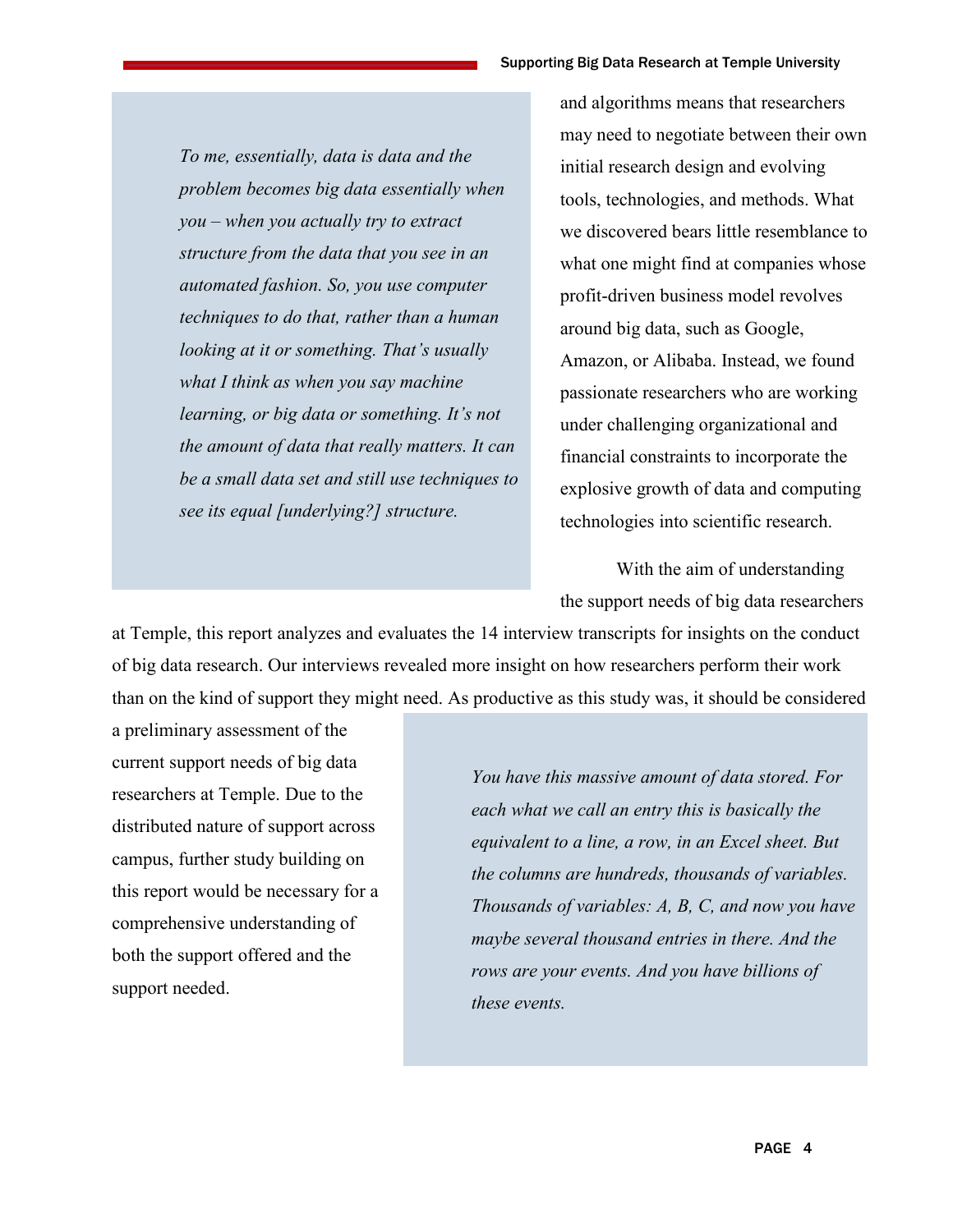The first and longest section, The Life Cycle of Big Data Research, describes the approach of our interviewees to the different stages of big data research. We examine their research practices for accessing, cleaning, and curating, analyzing, and sharing data, as well as the prevailing norms for publishing and communicating their findings. The following three sections – Collaboration, Infrastructure, and Training – highlight general issues that we found most big data research projects encounter. Our interviewees discuss the ways that these are dealt with. Finally, we end with Discussion and Recommendations sections. We found, among other things, that our interviewees often struggle to keep up with the rapid pace of change, work in teams to assemble the necessary complement of project skills, value access to open data and embrace data sharing, and rely on both internal university and external resources and data.

*It's really trendy right now to say let's forget about all [hypothesis-based science] of this and just do deep learning, but it's – I'm not sure that that's really a better way to go. We tend to be more focused on testing mechanistic hypotheses and doing hypothesisbased science. So that's a distinction from a lot of the way that most people who would fall into big data categories do science vs. how we do science.*

# <span id="page-4-0"></span>The Life Cycle of Big Data Research

In the life cycle of big data, researchers access data, clean and curate their data, perform analysis, publish their findings, and share their data with the larger research community. These sections illustrate how this process works for our Temple interviewees.

### <span id="page-4-1"></span>Accessing Data

The researchers we interviewed accessed and used data in a variety of ways. Many emphasized that having access to open and comprehensive data was important to doing their work. Some generated their own data and some used data combined from different sources. All were aware of security and privacy issues relating to data.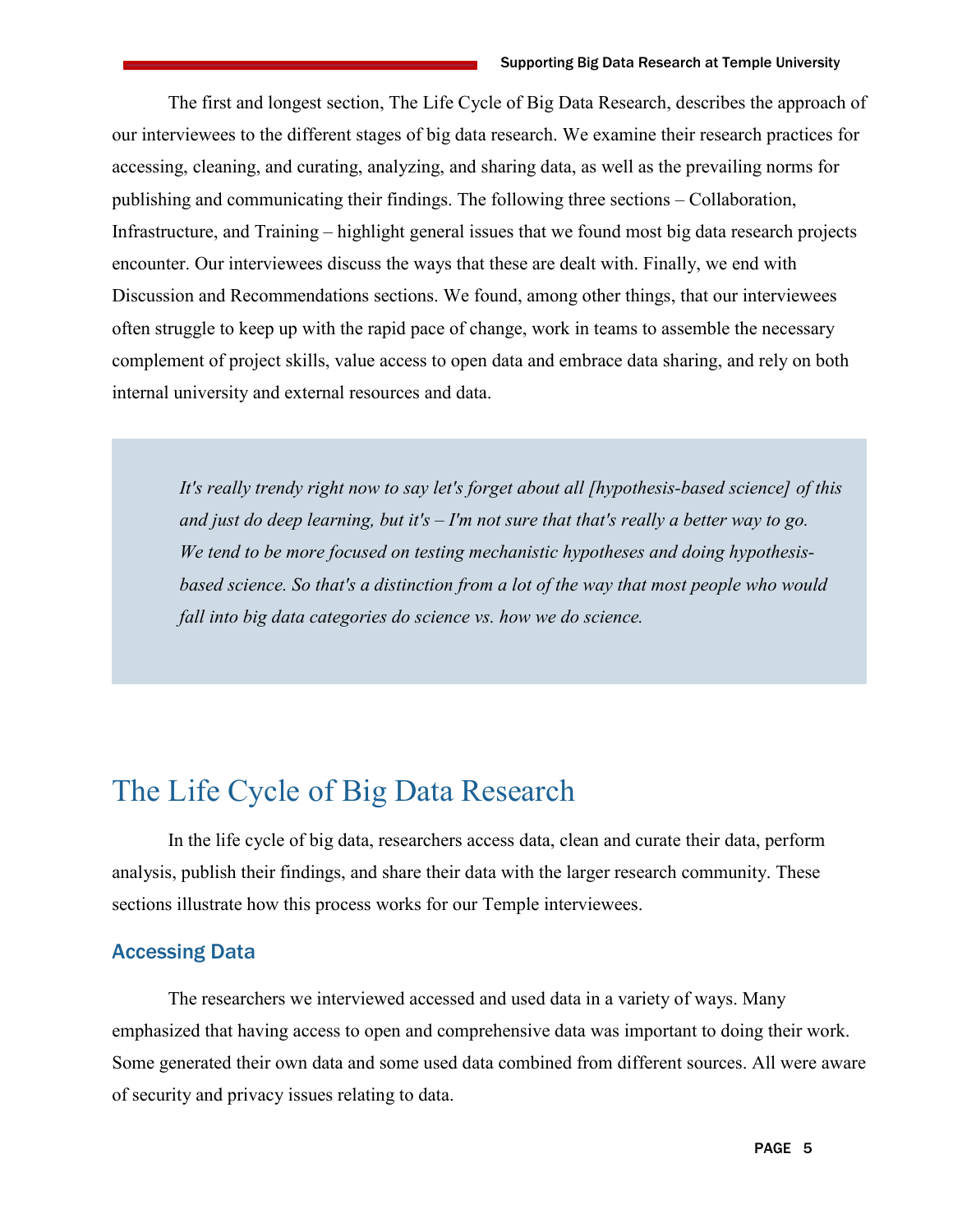We found that researchers are aware of good data sources in their field, having absorbed this knowledge ("I just know them") through professional networks and previous research projects. Increasingly they find datasets published along with research papers or learn about datasets and find they can download them from research group websites. "…you see papers or see a talk or something hey, there's this new data set and so on, and usually, there's a website that's associated with the project."

A lot of data found online is open data, available for anyone to use without restrictions. Most of the researchers we spoke with expressed enthusiasm for, "the incredible data sets that are public," that facilitate scientific research today. Researchers from computer science and mathematics who develop new algorithms and methods were not tied to any datasets and reported that they simply require some good data. As one explained, "we just go to internet and try to find something." They often use Google or browse software repositories like GitHub. A computer scientist noted that having access to online data means that "the majority of people working in machine learning, data mining, big data, computer science, in these areas, they don't have to generate their own data," since, "they can just reach out to the internet." A mathematician was emphatic about using open data because it's "important to have publicly available data out there. So, I tend to sometimes even select research projects based on what data I use. So, what are good data that are out there? I want to support that." Some researchers consider it a violation of community norms to create unnecessary barriers to access to data that should be open. One researcher pointed out that public data opens research to those without traditional institutional support and disapproved of paying for data:

There are some data sets where the – it was produced on Federal funds, but then you have to pay money to get the data, and I usually say no, because I have a fundamental objection to such approaches... because I think it's just wrong; if somebody has a project that is funded by NSF or something, and then they force people to pay…that's just fundamentally wrong.

Though researchers were enthusiastic about open data, we also heard about areas where researchers found barriers to accessing data. The data stores of some research areas are less organized than others. A biologist explains that, in contrast to genomics, if you want "the phenotypic ecological behavioral traits of a particular species" you are likely to find "that those have not been organized into a central database," a situation they attribute to the distinctive characteristics of the ecology research community. Privacy considerations also limit access to data in such areas as health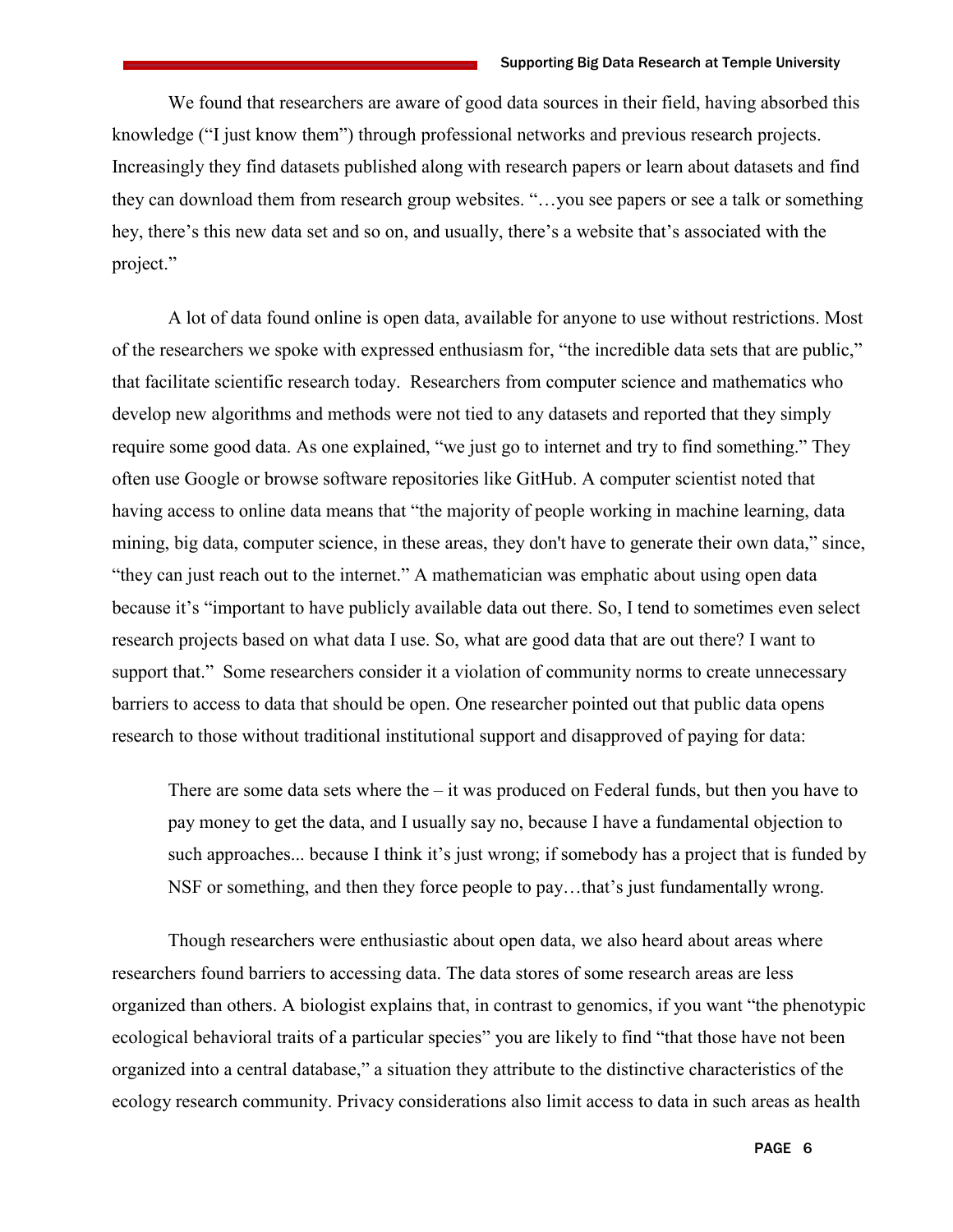#### Supporting Big Data Research at Temple University

and education. A biologist familiar with this area detailed how homomorphic encryption, a technique for analyzing encrypted data, may enable use of this protected data. Private companies hold vast stores of data that are proprietary, and the motivations of profit-seeking companies differ in important ways from those of scientific researchers. A biologist reflects on privately-held genomic data, "You know 23andme data I would love to have, but is it available? No. No way. Because that's their business model. So, there's a lot of stuff that's just not available.

The researchers who preferred reusing existing data cited cost or convenience, for their preference. A biologist engaged in a wide range of research projects explained that "I used to generate my own data; then I just found out it was easier to look at other people's data." Data reuse does not only apply to reusing open data. A neuroscientist described a "huge push" to increase the use of the electronic health records system, EPIC, in their department's research.

Reusing existing data—whether open or restricted data--can be contrasted with generating data. Generating data can be very costly in terms of both time and money. A physicist, for instance, collaborates on experiments using colossal energy-intensive particle accelerators. While generating and capturing enormous volumes of data, these experimental apparatuses are funded by national governments because they are so expensive to build, operate, and maintain.

In some cases, researchers combined data from different sources. Researchers in neuroscience, biology, and public health described combining genomic with clinical and demographic data to find correlations between genetic expressions and disease. A public health researcher described an iterative process of collaborating with laboratory scientists performing basic research, demonstrating the cross-referencing of public and lab-generated data:

So, my data basically have two parts. One is publicly available data…we have the GEO datasets which has massive expression data available. Then the other part is my collaborators' in-house data…we combine the public data and their private data to [perform an] interrogative analysis. So, the result that we present to our collaborator… [is that] a few biomarkers are really interesting. So they go back to the lab and do more – more data generation…to validate our result.

Our interviewees expressed concern about privacy and security but were confident in the security of their systems. Following proper procedures was deemed sufficient for handling most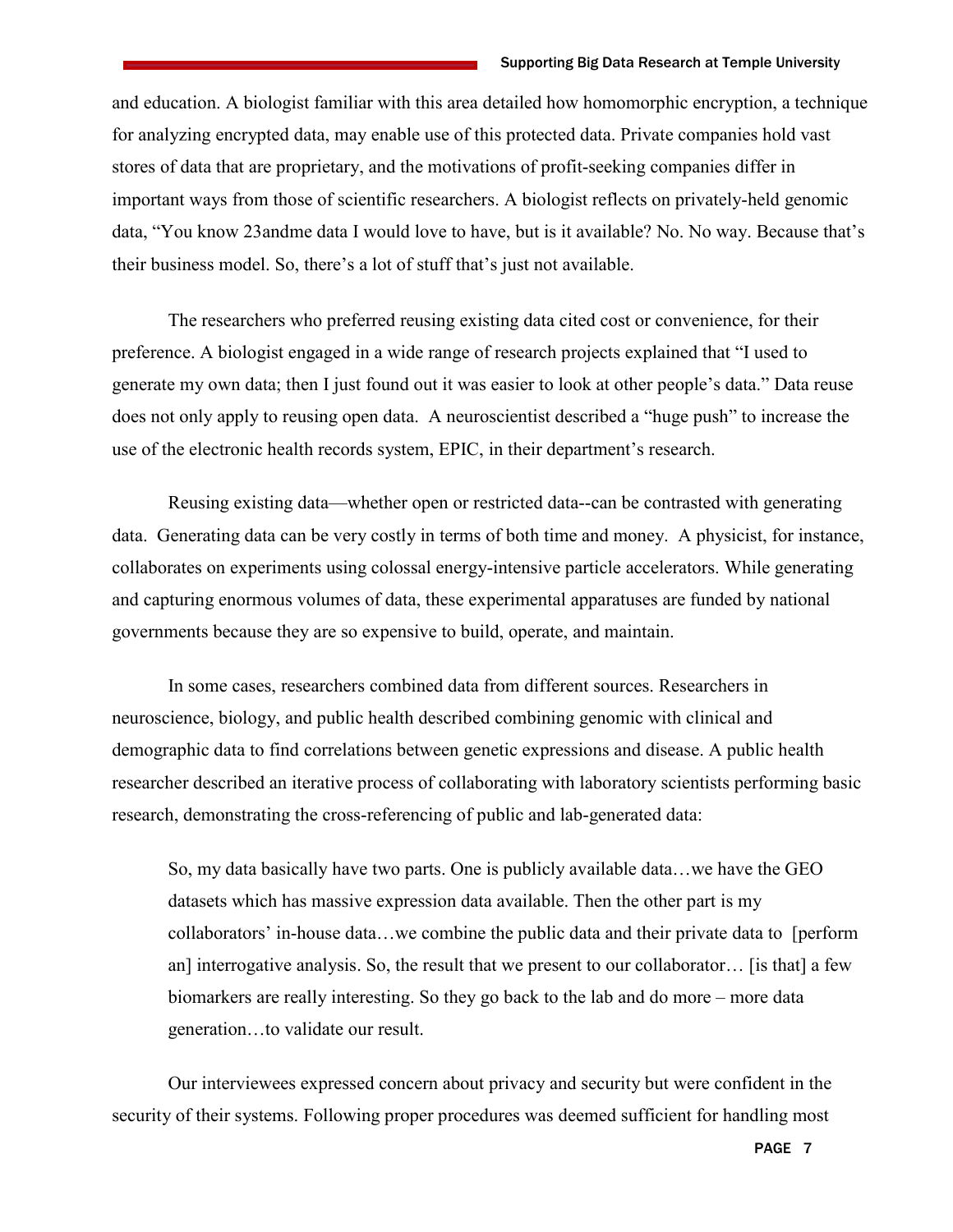challenges. Handling confidential data and controlling access to computer systems were two areas of concern. The protection of confidential and personal health information (PHI) data is addressed by laws and regulations and there are established compliance procedures. Researchers mentioned HIPAA guidelines and working with the IT department to "make sure that what we are doing is according to their protocols." Security measures are necessary to prevent malicious actors from damaging research computer systems, but one researcher explained that there are limits to how far they will go to secure their data:

We don't take any such precautions with security beyond what's forced upon us by the national laboratory. We don't want our data destroyed but we could care less if someone thinks they want to take our hundred terabytes of neutrino oscillation data and try and make sense of it.

Security issues are handled through user access controls and standard IT security measures: "you have to have the user ID at the national lab to have access to that. But once you have that, then it's all public, you know."

### <span id="page-7-0"></span>Cleaning and Curating

After data has been captured, it must be cleaned and curated before it can be analyzed. This can be the most labor-intensive stage, as the following researcher explains:

We can spend, I suppose, more than half of our time facing those challenges, dealing with the data. Converting, getting the data, processing it, figuring out what you're looking at, what are the issues, cleaning it. So I suppose yeah, 50 percent, maybe even more of our time is really spent wrestling with the data.

Our interviewees often referred to this as turning raw data into processed data, which can involve converting measurements from one standard to another, removing extraneous or unnecessary characters, and transforming data from an unstructured series of numbers into a spreadsheet. A biologist talked about the "cost of thinking" about cleaning data as an expensive part of the research process, and another mentioned the care needed to handle large datasets "to single out only what we're interested in."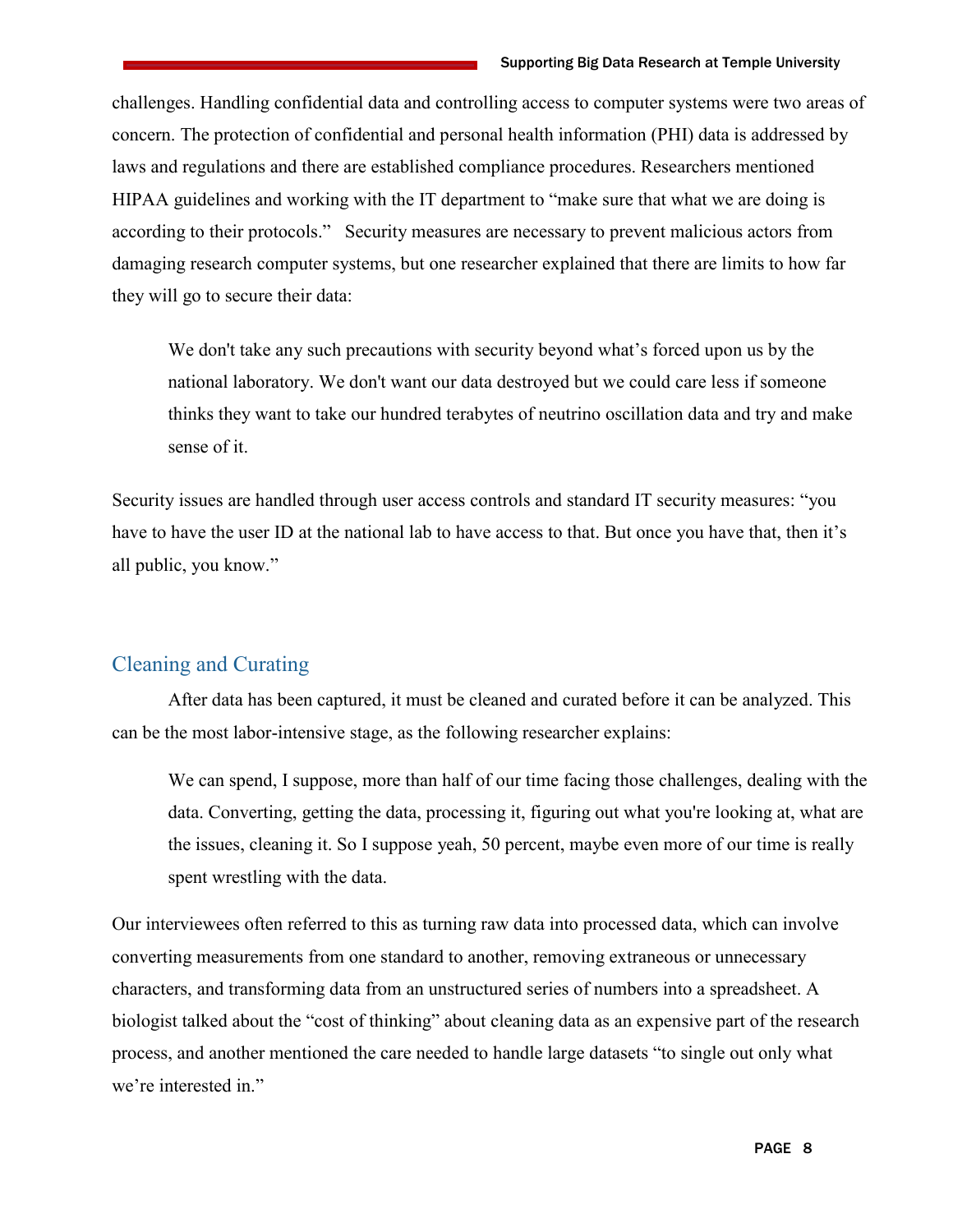#### Supporting Big Data Research at Temple University

Curating data requires knowledge about the dataset as well as the context within which it was collected in order "to filter early on the good stuff from the bad stuff." Filtering data is timeconsuming and introduces a high degree of uncertainty since the importance of specific data elements may not emerge until a later stage of analysis. This makes data curation a highly iterative process whose burden falls directly on the research team. A researcher explained that a team could spend six months curating data "unless you discover you made some stupid mistake the first time around," which might necessitate starting over again. Finally, if one wants to effectively share data with other researchers, metadata descriptions must be applied. A mathematician, who frequently uses datasets from open repositories, provided some insight on the time-consuming activity of cleaning and curating by reflecting on data quality:

Big data isn't really what we are after. We're after good data…I think the next generation initiative might be good data, where - slightly smaller, but good data is going to make much more difference than huge amount of you know, semi-good data. And I think that's where there is going to be some tug of war: what is better? And I personally have much less good data, than huge amount of bad data.

### <span id="page-8-0"></span>Analyzing

After capturing, cleaning, and curating huge volumes of data, the purpose of a project is to resolve the data into a form that allows data science methodologies to address an original research problem, whether this involves answering a question, validating a model, or illustrating correspondences. The particle physicists we interviewed provided explanations of this phase that differed significantly from the life scientists. The physicists spoke clearly about the collaborative process between team members that resulted in the analysis of data. We learned less about the technical details of analysis. The life scientists, on the other hand, focused more heavily on the data science methods employed to analyze the data. We learned less about the collaboration between team members. It appears that the capital-intensive nature of particle physics and the far-flung collaborations involved have generated a highly organized research area with shared norms, tools, and equipment. The life scientists described a far more decentralized environment in which new tools, methods, and approaches are rapidly emerging. Researchers in computer science and mathematics also analyzed data but mainly for the purpose of developing new methods and tools. A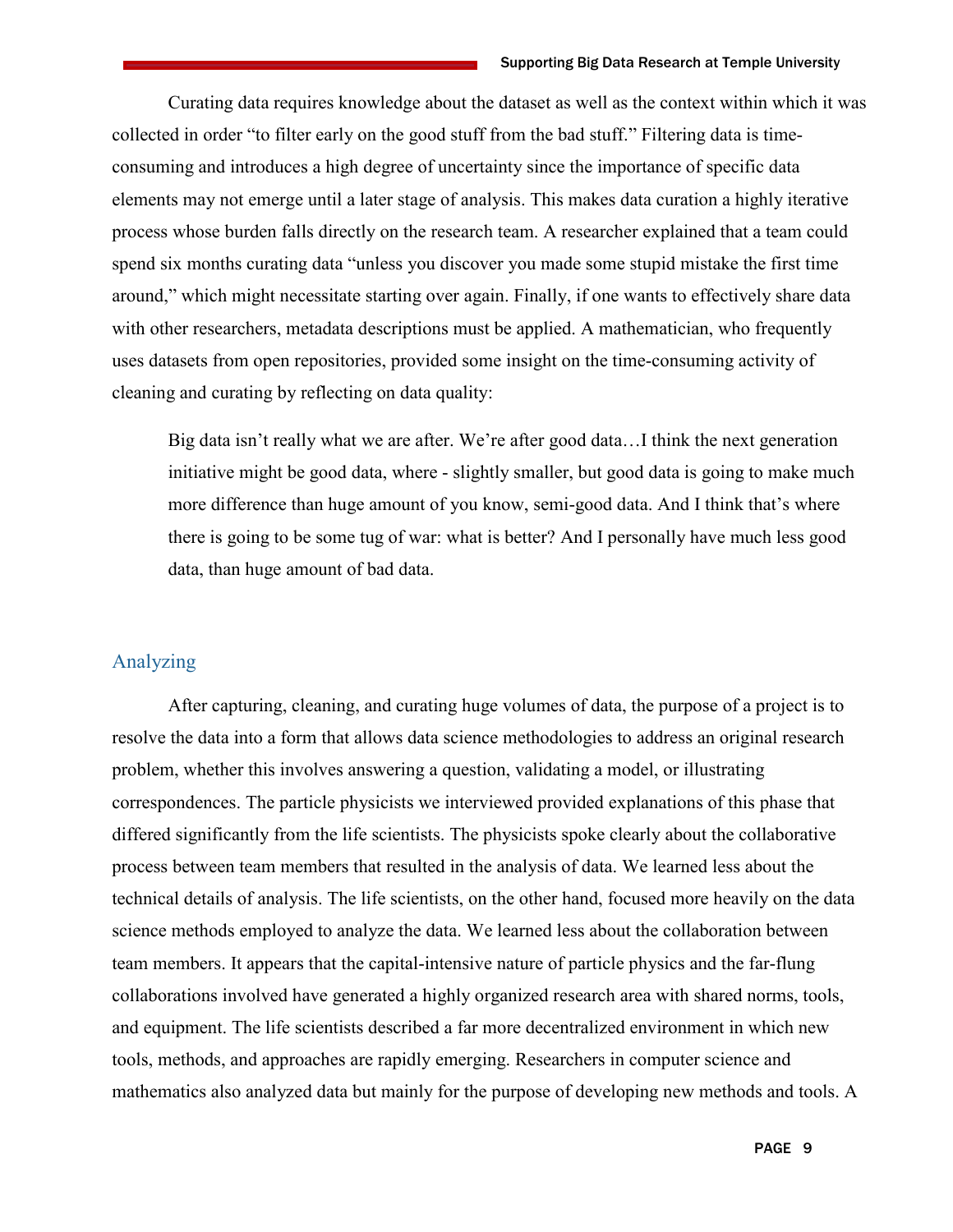computer scientist described themself as a "research enabler," which aptly describes one role these specialists play, creating mathematical models and efficient algorithms that other scientists deploy.

The particle physicists called themselves "experimentalists" and described the intricate detection equipment they collaboratively design to capture particle data, in one example, "…250 or so individual detector components are read out at gigahertz rates, and we form this train of data." This raw data is continually filtered to converge on results of computer simulations performed before the experiments are run. The raw data is processed over what might be one or two years before it is ready to be analyzed. Shared tools are developed for analysis. C++ and Python were mentioned as programming languages used in this late-stage analysis, which is usually carried out by graduate students and post-docs under the direction of the PI or advisor, "either on a small desktop terabyte drive or maybe something on a computer storage facility nearby." The students and post-docs appear to have a wide latitude as to how to perform their analysis, but it is scrutinized by the research team. Despite its complexity, the physicists expressed very little frustration with the tools and infrastructure that supports their work.

Of the biologists we interviewed, one, who self-describes as a biological physicist, uses data mining methods to study the relationship between nucleotide sequences and protein structures, with the goal of developing a predictive model of protein structure. They referred to this as "the problem of folding" and were eager to share that Google's DeepMind subsidiary had recently demonstrated the AlphaFold algorithm, which "reached an accuracy and reliability that makes many people now say that the problem is solved." This same researcher also develops rule-based biochemical models to simulate molecular configurations, which has little to do with data mining. Another biologist described a project using electronic health records to discover disease comorbidities that suggests data mining and machine learning methods, though neither of those terms was used. A few more biologists do not use data mining or machine learning (or the associated technique of deep learning). Instead, one describes their work as comparative genomics and is "more focused on testing mechanistic hypotheses and doing hypothesis-based science. So that's a distinction from a lot of the way that most people who would fall into big data categories do science vs. how we do science." One more biologist develops computational tools and methods for studying viruses and isolating drug targets.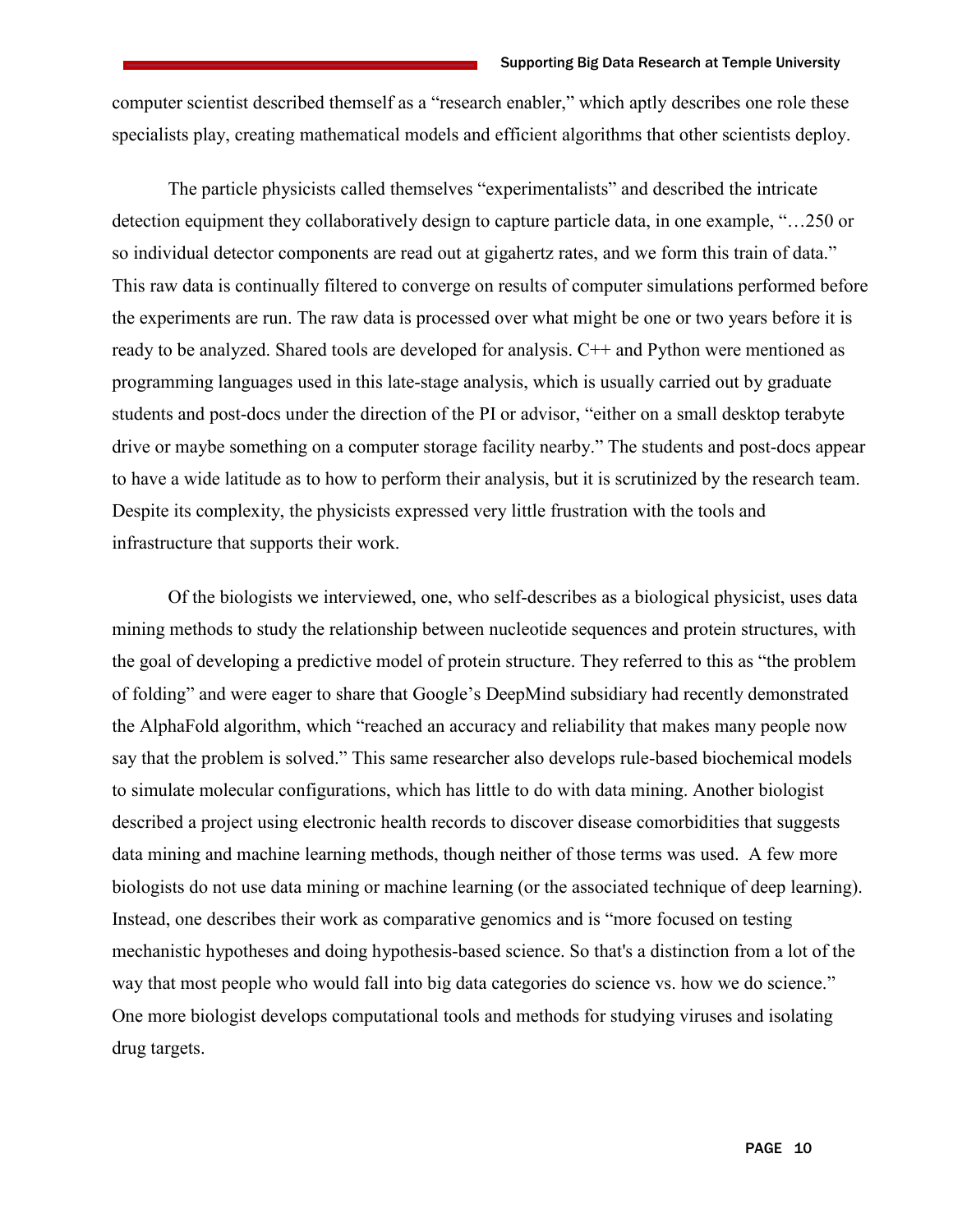The methods of the remaining life scientists were similar to those of the biologists. A chemist described their work as computational chemistry and, focused "mostly [on] molecular simulation of proteins and other types of biomolecules." This researcher's group is doing basic research with possible future applications such as "virtual screening of potential drugs for one of the proteins, the main protease." A neuroscientist and a public health researcher described what appeared to be projects using data mining or machine learning to discover relationships between various diseases or injuries – HIV/AIDS, concussions, diabetes, Alzheimer's – and genetic variations.

Programming languages used by life science researchers, physicists, and those engaged in computer science research varied based on the disciplinary differences and specific research projects. There were, however, some recurring tools used for data analysis. A biologist noted, "I tell students that they have to learn...the holy trilogy, which is R, Python, and Linux." And while our small group of interviewees were not all as prescriptive about programming languages, they did indicate an outsized popularity of these three tools, particularly Python, which was mentioned by all but one respondent as a language that they or their collaborators use.

As open languages like Python and R have become more popular, multiple researchers described wanting to move away from older languages such as FORTRAN and MATLAB. However, adoption of new languages and tools does present a challenge as a biologist remarked, "I've been trying to get my group to – just because of public availability issues, to do more things in C++ and less in MATLAB. But some of my students just really like working in MATLAB, and we also have legacy issues of some import code that has now been written by a former post doc in MATLAB that people don't want to rewrite." As preference for and prevalence of certain tools changes, legacy issues are likely to persist in disciplines that make heavy use of data science.

While respondents from across disciplines mentioned many of the same tools and technologies for writing code, sharing data, and analyzing findings, several individuals mentioned the use of highly specialized tools that are specific to their own disciplines or research needs. A neuroscientist who studies disease and neurodegeneration mentioned the use of PANTHER, a gene and protein database that is part of the larger Gene Ontology initiative. A biologist mentioned data from the National Center for Biotechnology Information (NCBI) and the Protein Data Bank. Elsewhere, a computer scientist noted coding platforms that are central to their work in graph neural networks, specifically PyTorch and TensorFlow, which are tools developed to aid deep learning research. Although these discipline-specific tools may not have the same far-reaching implications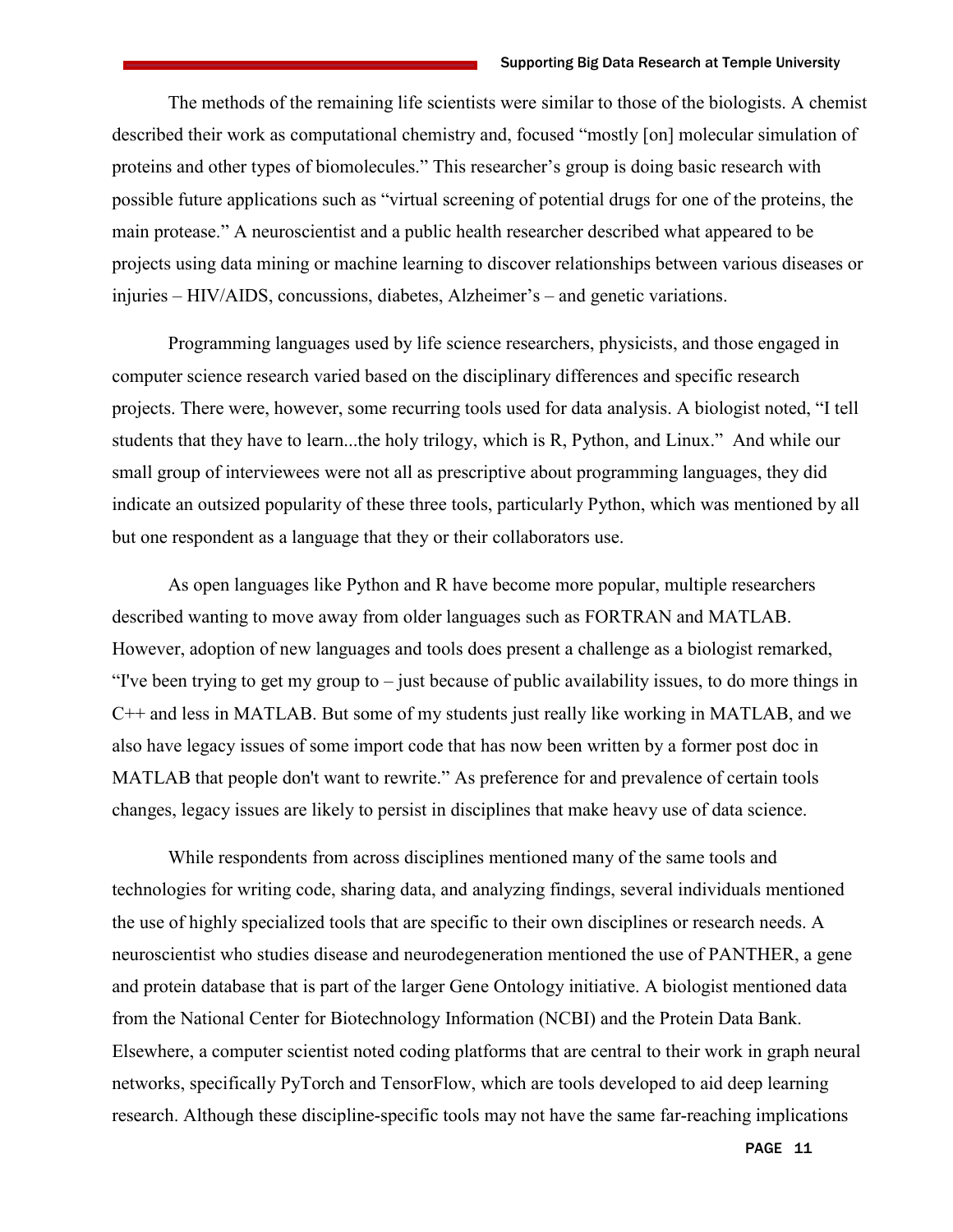for support to big data research, it is important for subject librarians and other individuals in research support roles to be aware of these tools as the need to support big data initiatives increases.

### <span id="page-11-0"></span>Publishing

Despite the evolving landscape of scholarly communication and research dissemination, interviewees' responses to questions about scholarship demonstrated the enduring nature of traditional approaches to academic research. Researchers mentioned publication in academic journals and conference presentations as the primary venues for sharing their research: "We publish. Every time we finish a study, we publish" and "Yeah, we publish papers. So either conference or journal papers." However, several researchers did acknowledge the need for new approaches to scholarly communication, which accelerated during the COVID-19 pandemic. Life science researchers referred to the emerging scholarly practices of depositing a draft of a work-in-progress to preprint servers. A biologist acknowledged that peer-reviewed journal publication is "still the gold standard for communicating science" but noted that the unique circumstances surrounding COVID-19 have spotlighted the need for new approaches:

As far as specifically in relation to Covid and SARS-CoV-2, preprints and preprint servers have taken on a, you know, a much more prominent role simply because – I mean we have a typical review cycle for a journal might be three to four months, right? And if you are trying to communicate science that is relevant right then, you cannot wait for the process to go through.

While research on the Coronavirus pandemic is an extraordinary example, there are other areas in which the slow pace of the peer-review process stands at odds with time-sensitive research. Preprint servers also provide a unique opportunity to receive feedback from other scholars before research undergoes a formal peer review process. A biologist noted the appeal of the preprint server bioRxiv:

You got something out good, throw it to bioRxiv and people will get to look at it, they get to comment on it, which is fantastic, right? So, if people see something that they're really interested in they'll look at it and go oh that's cool, but you should have done this. Okay, we'll do that.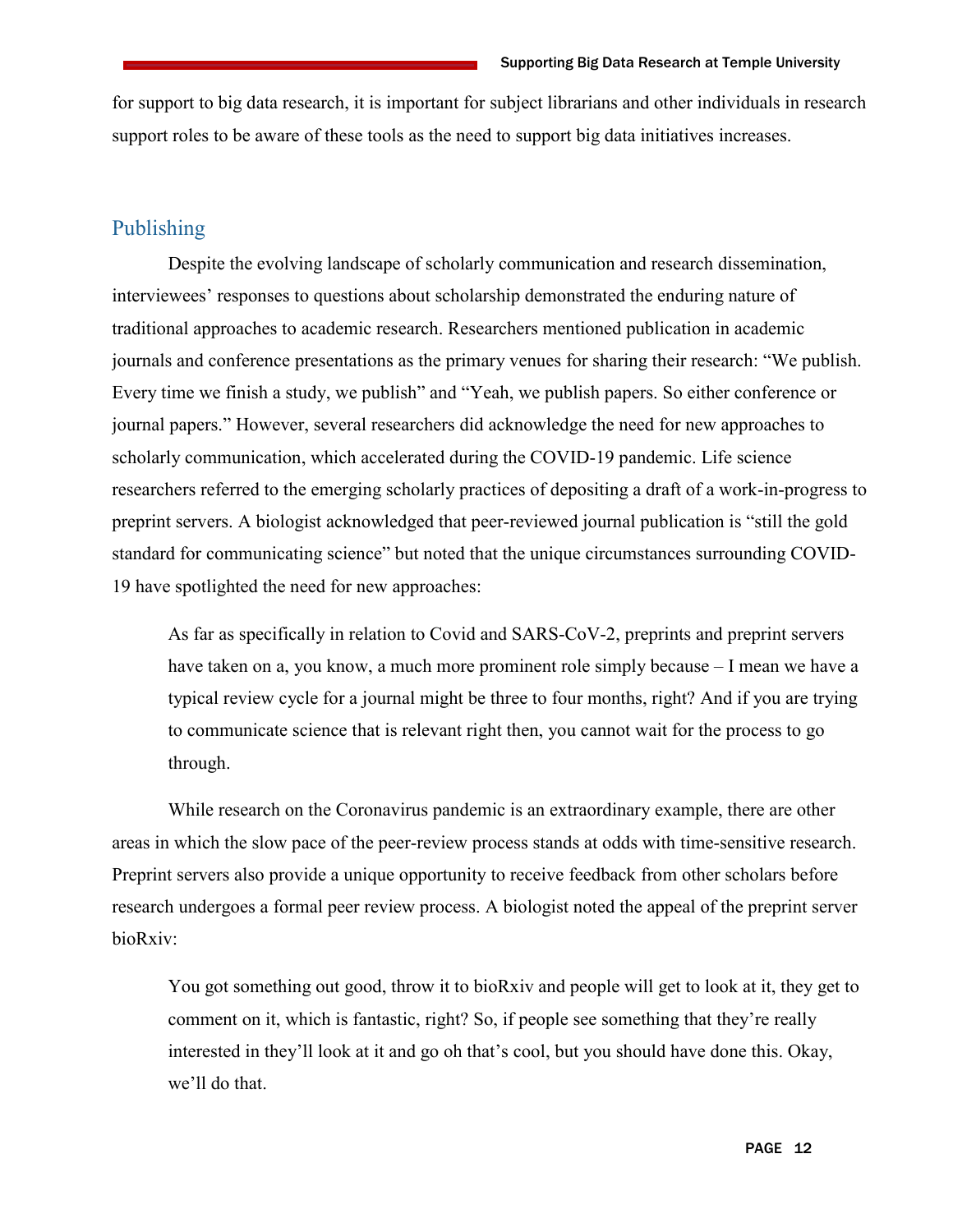While such platforms ameliorate the slow pace of scholarly journal publication, they also raise concerns about quality and scholarly rigor. A biologist noted, "I don't think anybody knows what the right balance is between, you know, speed with which important findings are disseminated, versus quality control. I don't think the system moderates itself very well, not yet."

### <span id="page-12-0"></span>Sharing

Sharing data and computer code are key components of information dissemination in data science fields. All our interviewees engaged in this behavior, although one biologist expressed reluctance to share code. This is likely due to the central role of writing code for this researcher, who expressed a willingness to share code after a project is completed. Researchers talked about different platforms for sharing data and code and expressed a variety of reasons for sharing.

When discussing data sharing, it was often difficult to discern whether our interviewees were referring to sharing data or code. They primarily shared code on GitHub but several researchers also shared data on this platform, though there are size limits that restrict its utility for this function. Many of our interviewees expressed uncertainty about the best ways of sharing, as this chemist notes, "code is different than data, right? Code is smaller and you can share it like on GitHub. That's something I'm still learning about too, like the best ways of doing that." Depending on the stage of research, the volume of data being shared can range from the genuinely huge to the relatively small. This same chemist also shares data on Zenodo, often breaking up datasets into multiple deposits because of size constraints. Similarly, an interviewee from the biology department said the challenge of sharing large volumes of data meant that instead of posting a download link, they make a declaration of data availability, which is stored, "in some server and can be given…access to upon request." Another respondent explains how his research group utilizes Zenodo to organize and share its work:

We utilize a facility at CERN called Zenodo. That allows us to automatically, whenever we make a release, we can flag it and it will be picked up on CERN and then made available with the DOI. One for the project as a whole and one for each release, so that it's easier citable. And of course, they keep a copy of those snapshots.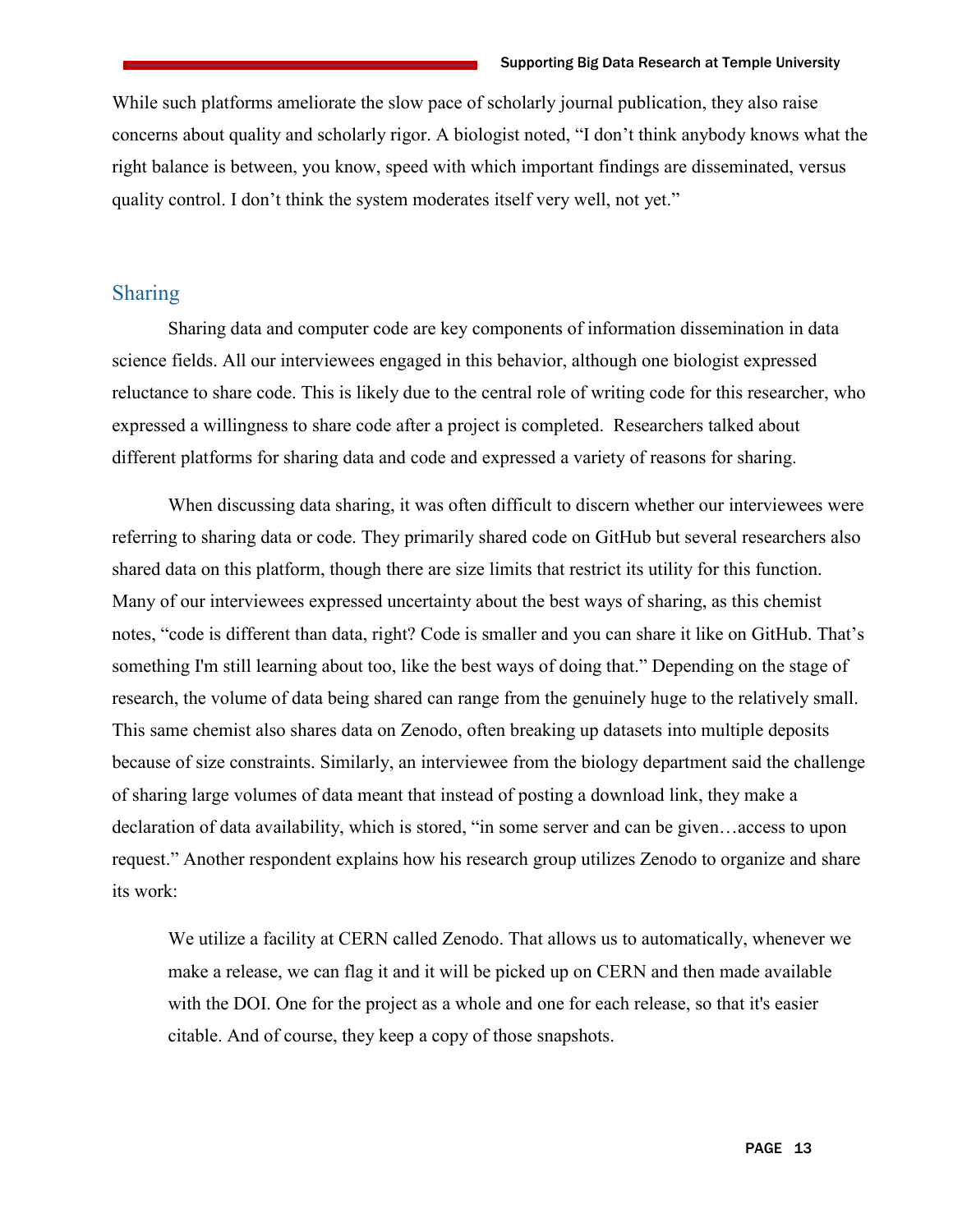Researchers mentioned using the Figshare and Dryad repositories, often in the context of meeting journal publication requirements.

Reasons for sharing included the requirements of journals, funders, and professional associations and more philosophical motivations relating to ethics, a desire for transparency, and a commitment to open science. A chemist remarked, "It's now becoming a requirement and something that we need to do," even though they are not given specific training or resources to facilitate sharing. This 'unfunded mandate' aspect of data sharing was echoed by other researchers but did not dim researchers' enthusiasm for sharing data. The same chemist described projects where code and data are openly shared as "something we aspire to," because it allows for more collaboration and a chance for others to fix problems and build new solutions. While many researchers shared a similarly pragmatic view of the value of sharing data, others saw data sharing as having broader philosophical and societal benefits, speaking of a "social contract" or the responsibility of professors to "share with the world."

### <span id="page-13-0"></span>Collaboration

A neuroscientist described their typical process of building a research team, starting with thinking about the research question, identifying "gaps in knowledge" and calculating "if we could this…maybe we could get somebody who could do that kind of thing." Commenting on their projects, they explain that "the bottom line is it's not hard if you have the right team…" The mathematician and computer scientists we interviewed collaborate extensively with laboratory and field scientists for whom they develop fast and efficient algorithms and numeric models. A computer scientist who participates in brain research using machine learning emphasizes that "you have to [have] very close and deep interactions, and iterated interactions between say doctor studying cancer and computer scientist." This same researcher explains "it is really important for the domain expert to collect data, annotate the data. And then present it to their machine learning collaborators to work on." A public health researcher working on COVID-19 data stated, "I found out one of the problem[s] is coordination of all different parties. There's repetitive information, or they're lacking information..."

The particle physicists we spoke with described teams that can vary in size, "by small I mean have less than typically five to ten, or maybe twenty collaborators. Some are much larger. It might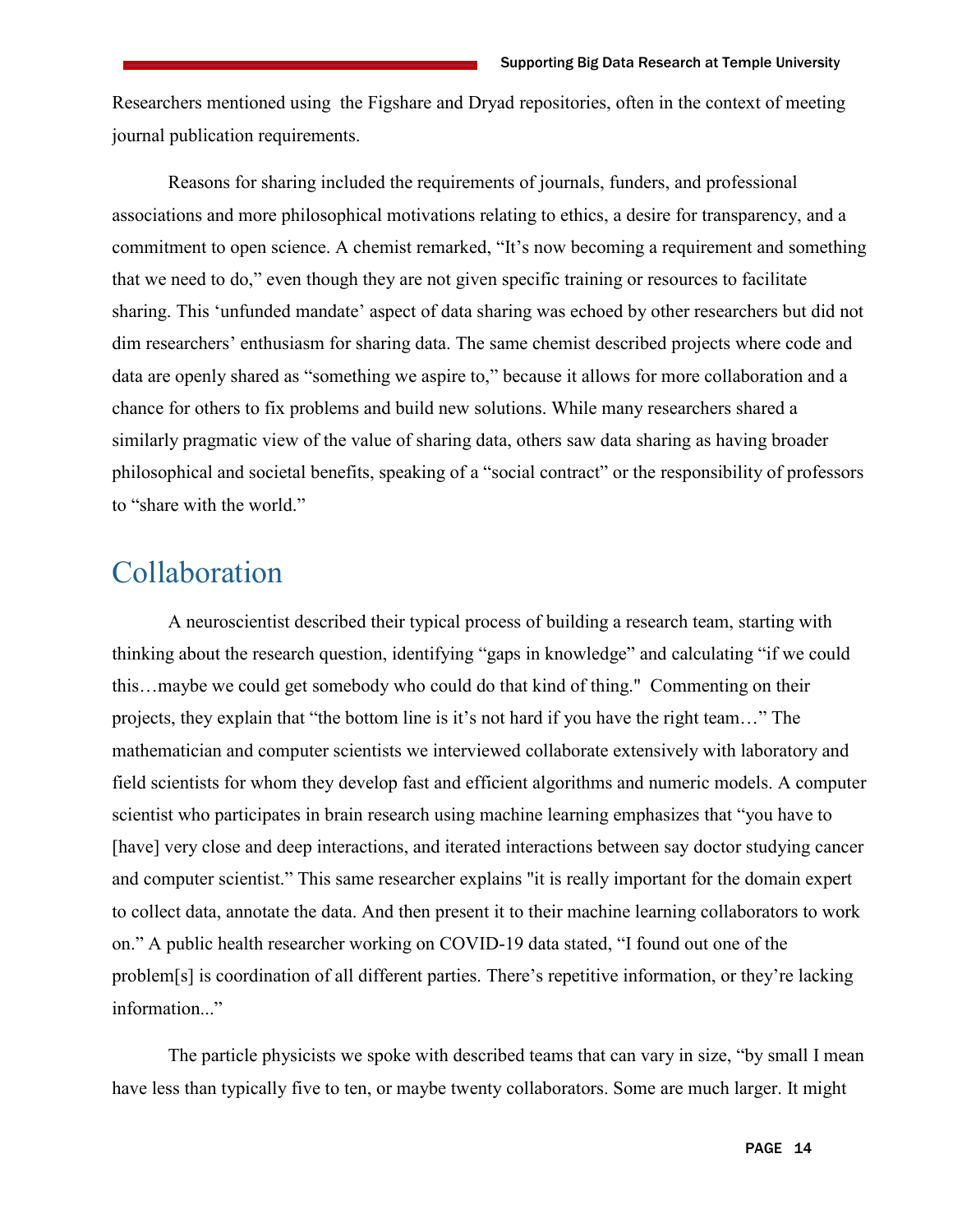involve hundreds of collaborators." But they described less interdisciplinarity on their teams because the tools that particle physicists use are very specialized. Even most computer scientists at the national laboratories where they conduct research, one physicist said, will have PhDs in physics.

#### **Students on the research team**

Research groups at Temple often include graduate and undergraduate students. A computer science professor explains that they have "a team of, I don't know, usually 10 to 20 students who work with me." Students may lack pertinent training when they join a research group, and their departure may result in a loss of information or skills for the team. Student turnover is one challenge of doing research while training the next generation of researchers and necessitates a unique kind of coordination. A chemist described how it works when the challenge is interdisciplinarity:

…our work is so cross disciplinary. It's biology, it's physics, it's chemistry, it's computer science, it's applied math in a lot of cases; it's everything, so you know, students that come into my lab come from all different places and they kind of just pick up what they need to know.

A mathematician shared that since they joined Temple "there have been huge strides--and I think it's one of the success stories--to getting really good students. And also producing really good students." Here they explain how this works:

it's very easy to tie them in, because there's a lot of tasks that we don't necessarily need to understand all the complicated mathematics, but you can say okay, this is the bigger problem; you'll pick up more on group meetings on this, but for now, this is your problem.

 However, a biologist expressed concern that so much analysis is done by postdocs and graduate students (and sometimes undergraduates) who "are all like wet behind the ear, green to the stuff," and do not have a lot of experience, but also remarked that, "and you know, yes, you could easily train these students... but at the end of the day…it's basically data that's like, very expensive that's being managed by undergraduates."

### **Support from outside the research team**

Researchers may seek support from sources outside the team. Vendors, including cloud computing providers, provide training and support. National laboratories provide training on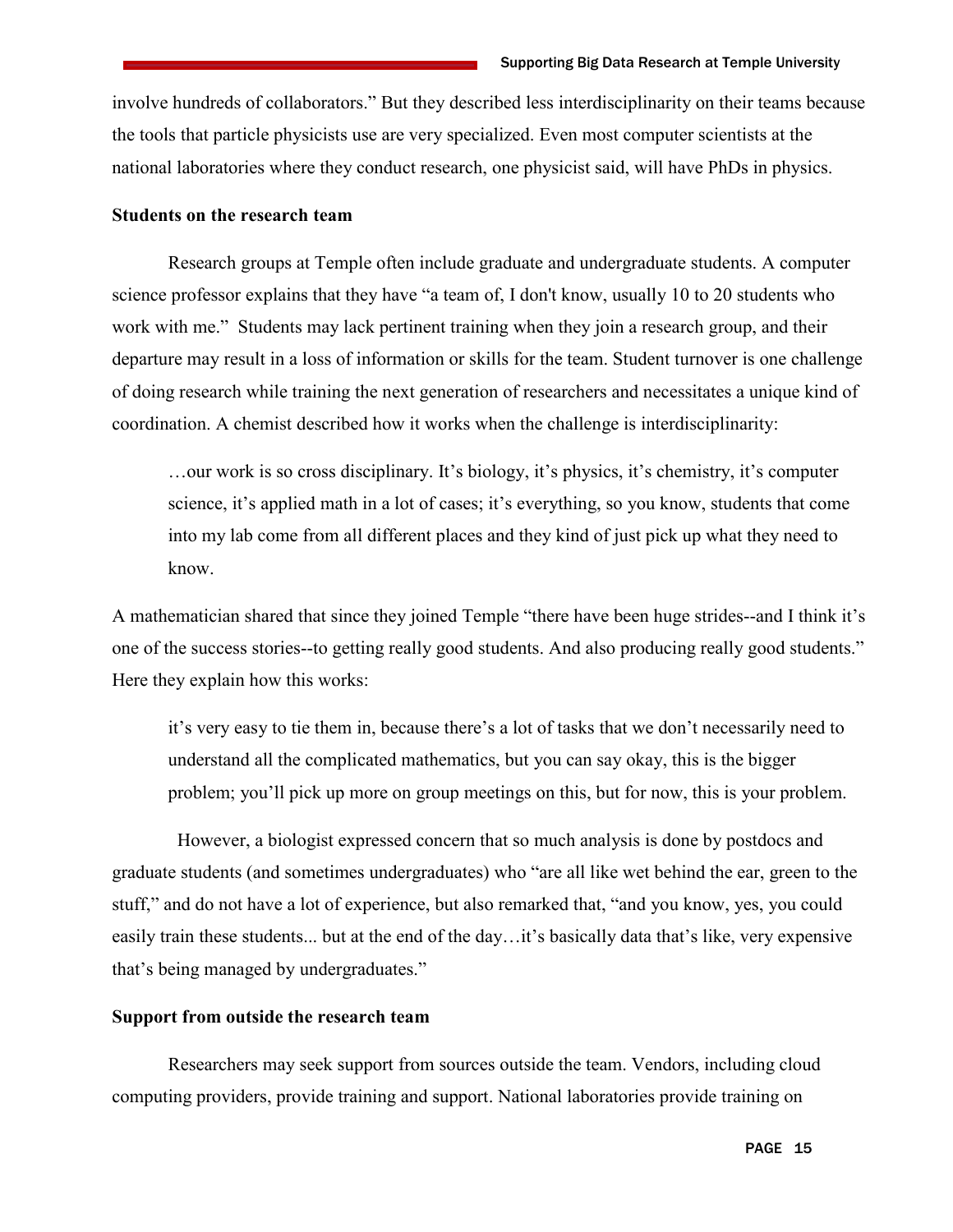cybersecurity. Basic data analysis can be obtained from a sequencing company if a researcher does not have a computational background. Data center and the Owl's Nest—Temple's shared highperformance computing cluster—staff provide help. A neuroscientist who studies neurodegeneration works closely with a biostatistician to analyze data. They describe a research project looking at six different genes and hundreds of different patients, whose records contain both clinical and demographic data, "it's just unending, really, how many different variables have to come into play." Working with a biostatistician is necessary. "[Our biostatistician] is absolutely amazing and he helps me – well, he does all the work. All the hard work." However, while the neuroscientist is focused on specific genes and mechanisms, the biostatistician's approach is different, and it can be challenging to communicate across disciplines:

...sometimes it's difficult to bridge the gap between what they do every day and what I do every day and say, 'No, this is what I need. No, this is what I need.' And then when I try to explain it, they speak a different language...

Another researcher echoed the divide that exists when they want to use data science methods in their work "since there's not typically a need in academia right, for big data, and often it's kind of this corporate thing that requires software and data engineers to know very specialized technologies, it's hard to interface those two groups." A biologist opined that "some groups probably have a problem where their colleges don't have sufficient research informatic support." They provided this comparison:

This chilled water coming through the taps; gas going through the burners; and if you think of all of those things, none of that kind of infrastructure support exists for informatics research, in traditional research environments... We still pay the same overhead of 50-some percent, but you had zero support. And nobody understands that…

Some of these issues may be growing pains as the university learns how to support big data research. The issues raised also present opportunities to forge new connections and develop needed services.

### <span id="page-15-0"></span>**Infrastructure**

A robust infrastructure of computing and storage facilities is necessary to support big data. Our interviewees found a wide range of local, national, and international solutions to their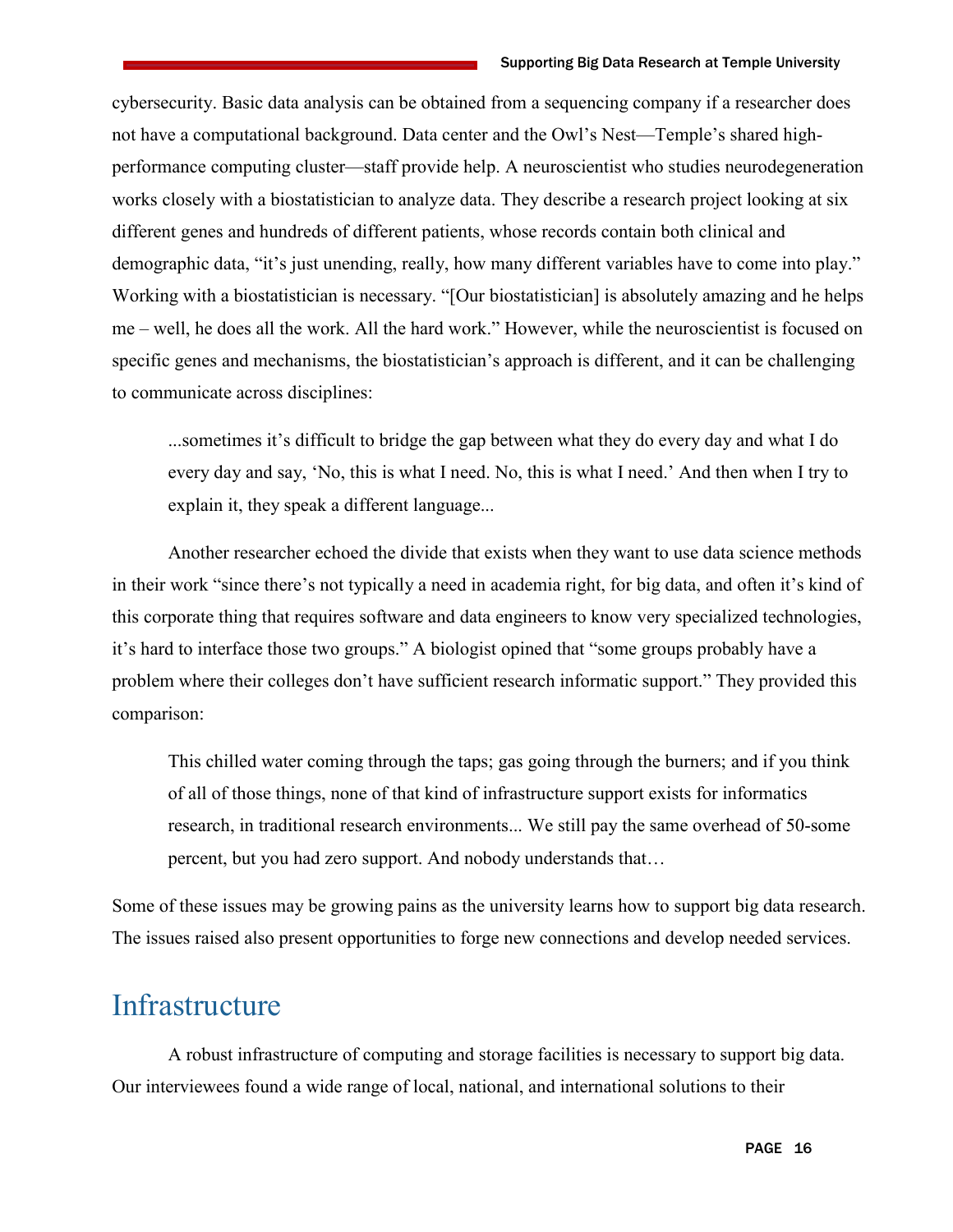#### Supporting Big Data Research at Temple University

infrastructure needs. The Owl's Nest is Temple University's shared high performance and scientific computing cluster. In addition to this, there are numerous smaller high-performance computing (HPC) resources operated by individual research groups on campus. The extent to which respondents use the Owl's Nest varies considerably. A mathematician remarked that, "oftentimes many of the projects we have, we make use of Temple's HPC cluster, so…that definitely plays an important role... it couldn't be done without it." And a chemist describes their laboratory as "extensive users of the Owl's Nest cluster." Conversely, a computer scientist mentioned the Owl's Nest, but only as an afterthought: "then there's Owl's Nest, which we rarely use, because it's just like – it's a hassle to program it, and installing programs, because it is a very different kind of system." Of the 14 researchers interviewed for the Big Data project, only half mentioned the Owl's Nest, and only three indicated that it played an important role in their research. However, a computer scientist closely associated with the Owl's Nest explained that "typical HPC facilities on campus are basically always fully used, or nearly fully used," so it was difficult to gain an accurate understanding of the Owl's Nest.

Several researchers said that they rely heavily on external academic and government-funded organizations. Others take advantage of private sector cloud computing. The physicists discussed their use of infrastructure at Oak Ridge, Brookhaven, Jefferson Labs, and CERN (in Geneva, Switzerland). One physicist explained that "we never store the data here at Temple. Don't need to. National laboratories have those resources, and we make use of them." A chemist who reported extensive use of the Owl's Nest is affiliated with high performance computing centers at other institutions, and one computer scientist associated with the Owl's Nest meets annually with representatives from other universities. A biologist explains that he has "scientific developers" who write code but that all the tedious stuff is off-loaded on private corporations, "You basically shift all the development of these tedious things to big corporations like, you know, Google, Apple, and consortia that make sure that all your web browsers run superfast, and support everything, so you just piggyback on this technology." This researcher also uses Amazon's cold storage offering, Glacier, as a cheaper option to other cloud storage solutions, but notes that this increases the technical burden when accessing the data and that the company could stop offering discounts for public service research in the future. A chemist intensively involved with COVID-19 research explained that Amazon "has really helped a lot in hosting cloud infrastructure for this data" but worries about potential future costs and the learning curve for leveraging this cloud infrastructure.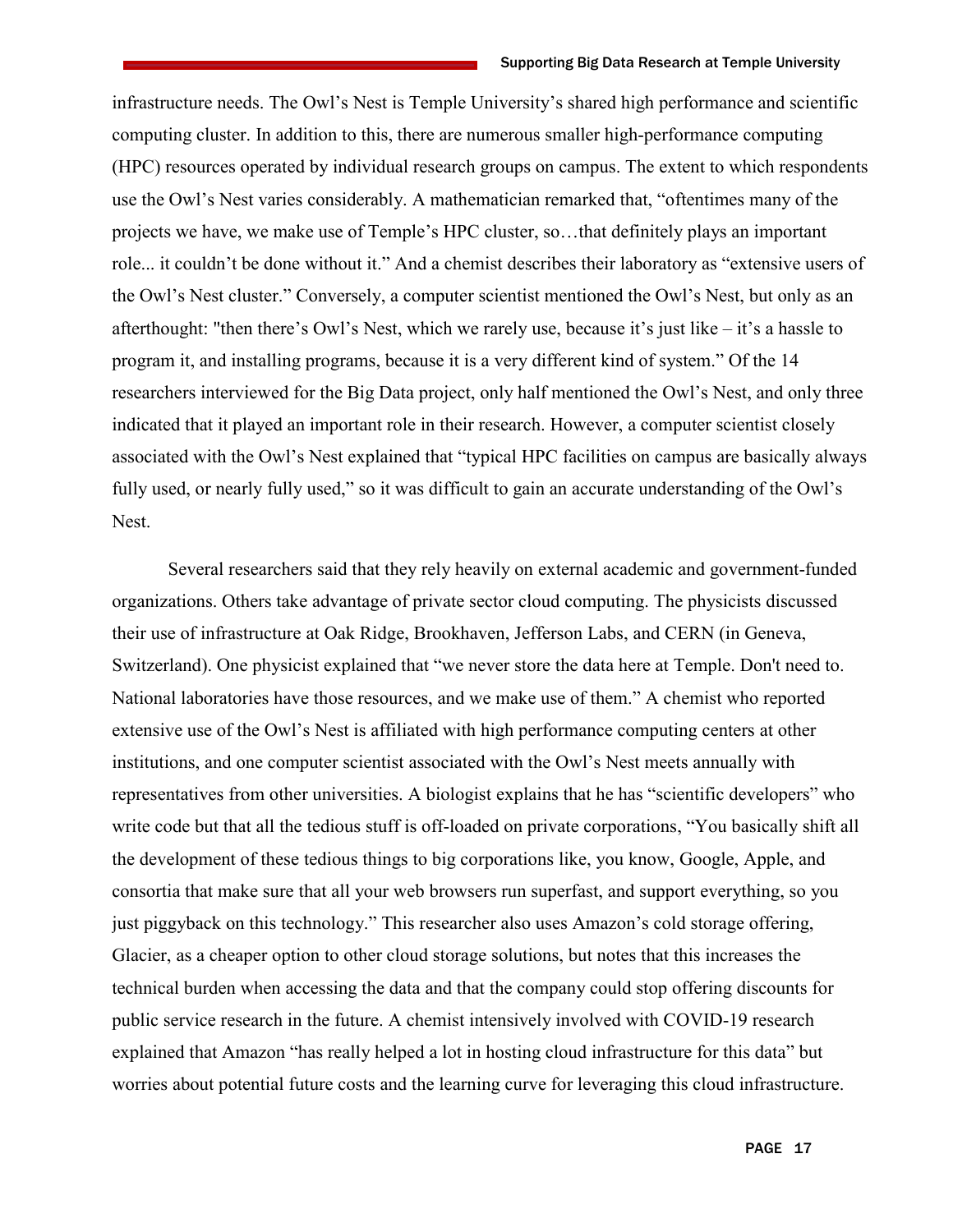Many of our interviewees expressed anxiety and frustration that resources required for big data research would outstrip the ability of the university to keep up, either with other large, more well-endowed universities or the private sector. One spoke of the "haves and have nots." Summarizing the storage choices that our interviewees make is difficult because so many appear to be ad hoc. As one researcher bluntly put it, "Where on earth can we put all this stuff?" adding that the choice of storage is critical before even starting a project. A computer scientist worries that Temple is "not geared up to be an institution where we can truly deal with the real data of the future." A biologist explained that "molecular simulations tend to generate an enormous volume of data. So, it's easy to fill up terabytes just with one project." A computer scientist explained that when they began their career, "even ten megabytes was considered a large hard drive" and now "our biggest storage facility on the large HBC cluster has 1.5 Petabyte  $\lceil \sim 1,000 \rceil$  Terabytes actual useable." However, at the Owl's Nest this same researcher explains that "there's no way that we can afford to have a suitable backup system to back up all the stuff that is written on multiple petabytes of storage…if our hard drives all fail on the same moment, all data is gone."

# <span id="page-17-0"></span>**Training**

Few researchers we spoke with received any formal training in big data. According to one researcher, "You just kind of learn what you need to know, to do what you need to do." Three other researchers explained that learning often happens while engaged in research projects "on demand," "by the seat of my pants," or by "having colleagues who were computer scientists or statisticians or had bits of understanding of how to do things that you didn't have at the time and just learning from them." Another interviewee explained that "I don't train in anything; I just read up." Sources for learning included books, manuals or papers; seeking information on the internet; and learning from colleagues, collaborators, and experts in a field. Less commonly researchers said that they take advantage of workshops, conferences, or tutorials. "I'm not too proud to get my hands dirty, still, so I participate when there's a good mini-tutorial or a conference or something." Two others highlighted the importance of one's professional community as a source for training, "It is about the community, research community. So that's actually what I…consider a go-to place . . . They have their own activities, including conferences, workshops."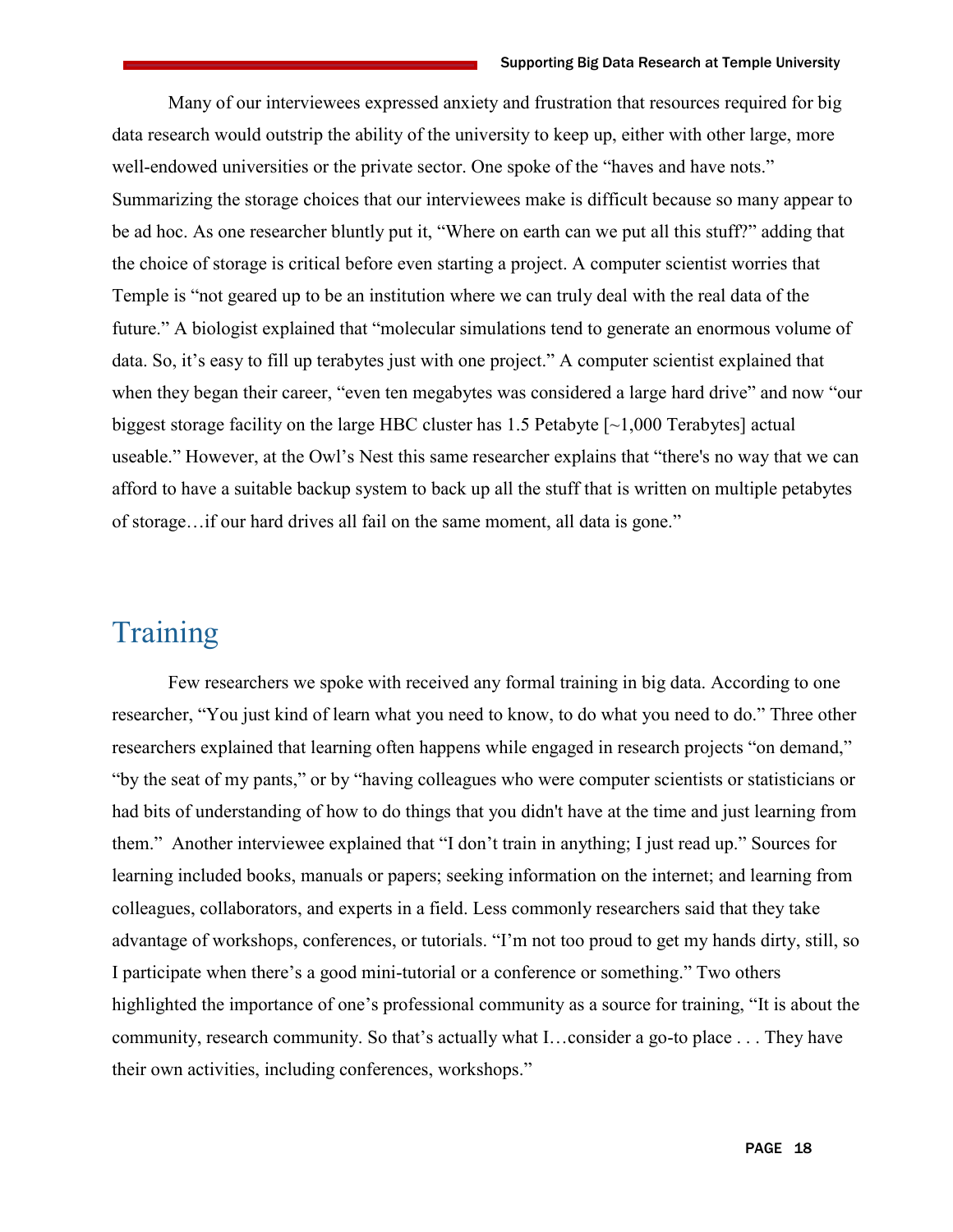Researchers found it challenging to stay current with big data methods and tools due to the field's explosive growth. Coping with the tools necessary for storing and sharing data can present a major burden. A chemist noted that "you can spend a year taking a course on just how to use all of Amazon's cloud computing and cloud data storage" and a biologist explained that "we try to limit the number of tools that we use because it just means you have to learn more." In addition, there is a fundamental need to understand developments in data science methodologies, as this biologist explains:

I'm trying to keep up in general with sort of major developments in statistics and machine learning, even if it's not in my field, just to have a sense of how this is going to apply to what we do. But the volume of information is just overwhelming.

Another researcher summarized:

Big data is a dynamic, changing field. What we are discussing today potentially will be new topics tomorrow. It's a learning process. We never say, 'I know big data." I'm learning big data every day.'

 The complexity of the workflow and collaborative environment means that researchers are often training and advising students and colleagues. The specialized nature of working with big data can make staff departures particularly painful. Specialized knowledge can easily leave with students and post-docs as this chemist explains, "does that knowledge die once you leave the lab? Can you tell the rest of us how you learned this technique?" A computer scientist makes the same point, "Sometimes if a person leaves who used to work for us in a specific area, we just don't want to do the work in that area again, because that is too much. To have the next person come and get up to speed in six months – most NIH and NSF grants are three years." This same researcher, however, is satisfied with the training their group provides, "we have a good system of training young people or new people coming in, because…when you have a large enough group, you have dynamics that allows people to know things from others."

 Faculty emphasized their personal role in training students by answering questions, directing and instructing students *in situ*, and providing pointers to resources, papers or experts to consult. Researchers refer students and colleagues to the same sources of self-learning that they themselves use such as books, workshops and tutorials. In addition, our interviewees recommended that students take advantage of the learning resources of third-party tool providers, vendors, online course

PAGE 19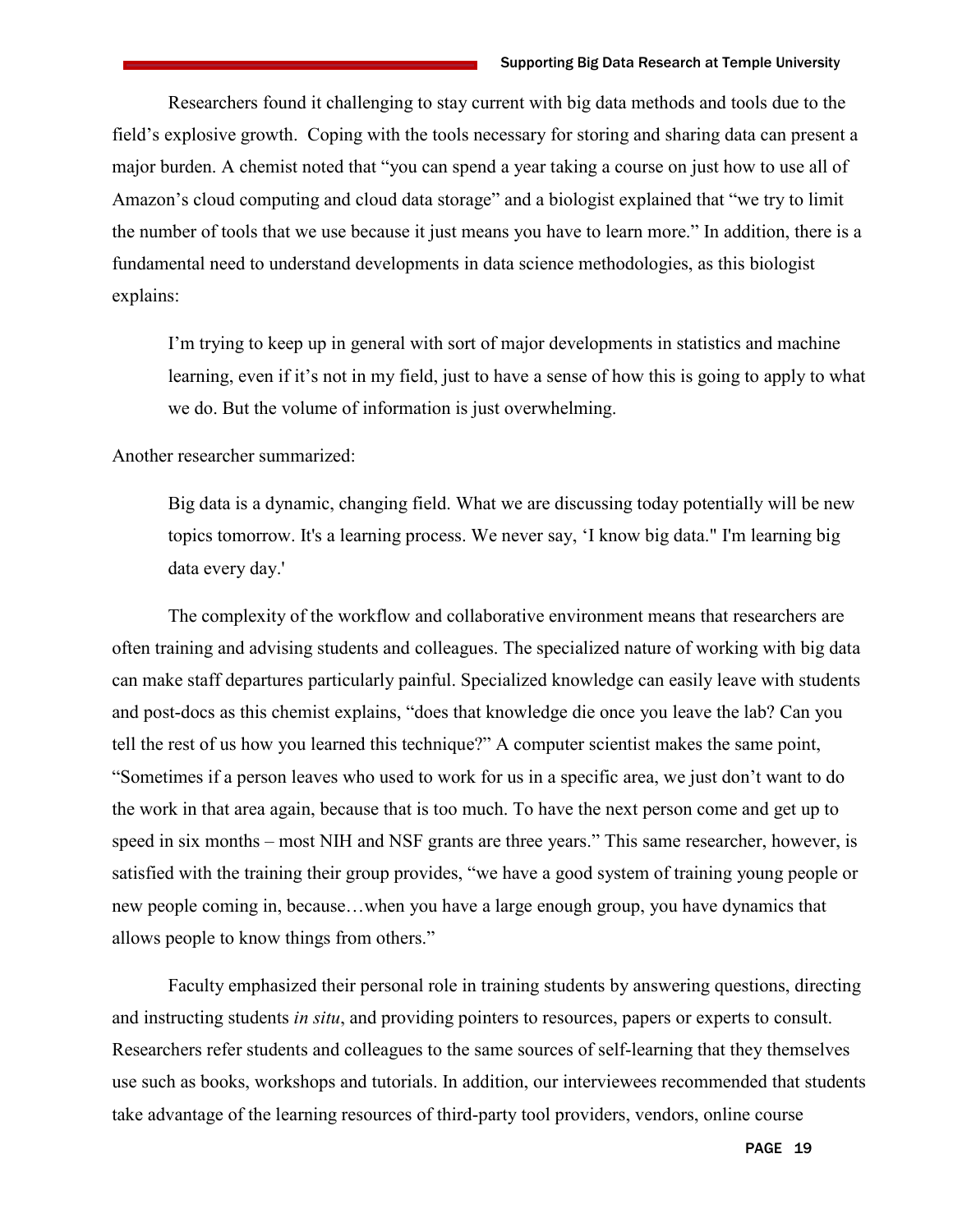platforms (Codeacademy) and question/answer forums (Stack Overflow). There was a special emphasis on professional communities:

So, whatever is there within the professional organizations, there's usually online resources; video tutorials and so on that guide you through, and then regularly, you just get these announcements, emails, mini workshops on big data…and so on, and then students can sign up for this, for either nominal fee or free, and sometimes you also can organize it of course with colleagues on campus.

Students learn within research groups from more experienced students and post-doctoral fellows. There are also important interactions between research groups, as one researcher surmised, such as between graduate students in bioinformatics and computational biology groups. Another researcher described how colleagues work to encourage students to train each other, "can your student show mine how to use TensorFlow?"

 At a more formal level, faculty recommend Temple courses on big data and data science, organize summer data workshops for graduate students, and steer students toward toward the HPC training that the Owl's Nest offers. There is also enthusiasm for a new data science course requirement being developed for College of Science & Technology (CST) students, based on the Data 8 curriculum at UC Berkeley. There was a general agreement on the broader need for a stronger Temple focus on data literacy and data skills training. Even at the graduate level, a physicist is dismayed over poor data skills, "I'm amazed by the lack of ability of a graduate student knowing how to at the very basic level dealing with data," and commented that students need training in, "very basic aspects of statistics, of statistical analysis," and producing visualizations. A second physicist is concerned that in the first two years of graduate work there is "not a single course on data handling [or] software development." Despite these challenges, one researcher expressed optimism, "Big data is the way to go, and I think at Temple, we're actually doing that right now, at least with the curriculum, we're definitely getting there."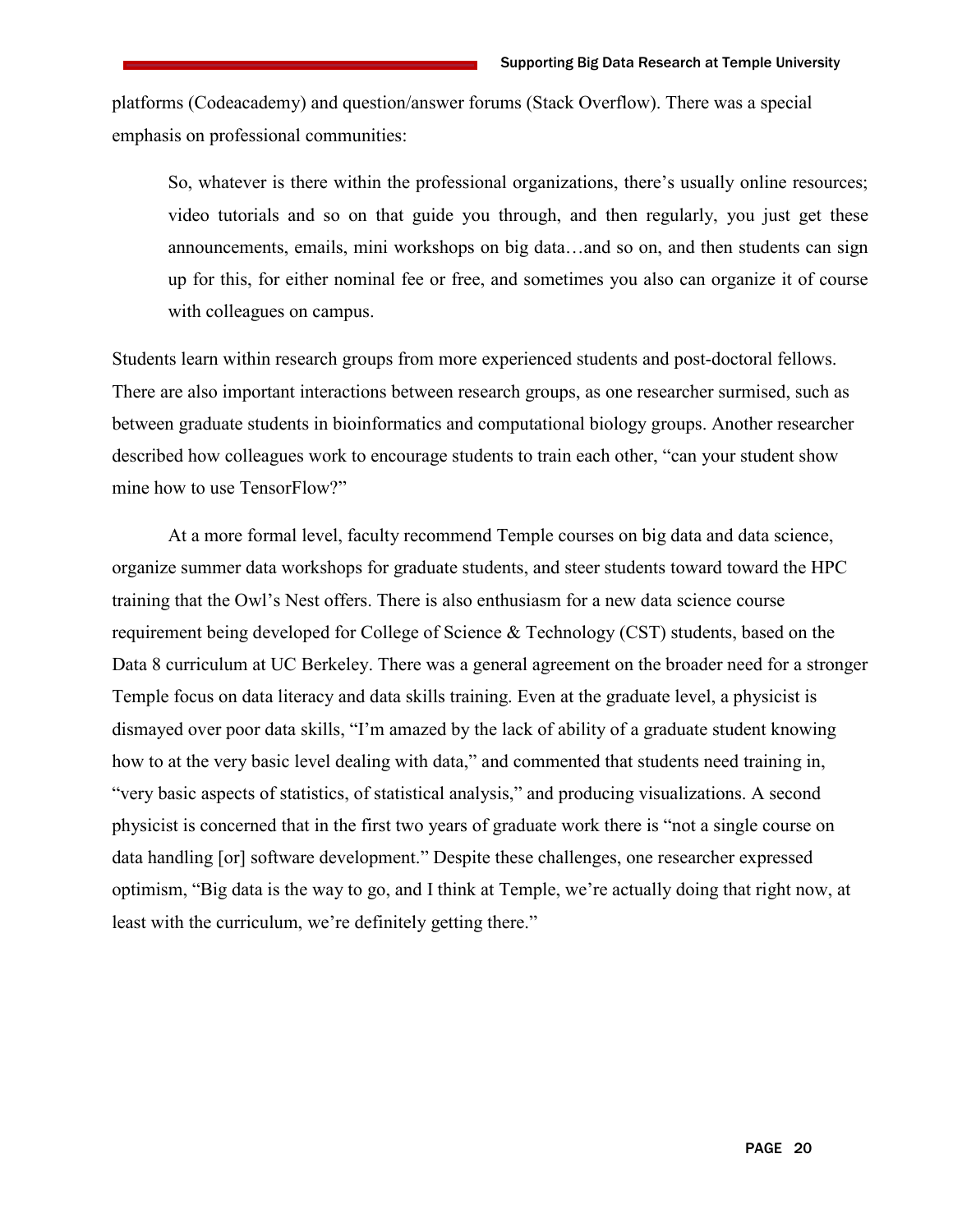# <span id="page-20-0"></span>**Discussion**

Big data requires a host of services and shared community commitments to sustain it, as researchers rely on a wide range of data, tools, methods, and infrastructure. Institutional support comes from Temple as well as national and international consortiums. Most of our interviewees worked with colleagues within and outside their disciplines and while these collaborations were generally positive, communication between specialists in a discipline and computer scientists or biostatisticians with whom they collaborate can be challenging. Staying current in big data research is a challenge for faculty. Undergraduates and graduate students just entering the field face a stiff learning curve. Researchers spoke about the need for student training in formal courses or modules associated with degree programs and through collaborations between departments and colleges.

All the researchers in our study cited storage as an important need and many described problems they have securing enough storage space for their data. On the computing side, many researchers did not use Temple's shared HPC system, the Owl's Nest, and some who did, found it difficult to use. Researchers expressed concern when a discipline lacked a central data repository, when public data was insufficiently cleaned or lacked the necessary metadata descriptions. Data preparation and curation are time- and labor-intensive activities. Properly curated data are essential for research and data that are not properly curated cannot be reused by others. Additional funding for tools that process large datasets, preprocessing datasets in repositories, and improved training might reduce this time commitment. Publishing papers in respected journals is still the dominant way that researchers share work and establish their careers.

# <span id="page-20-1"></span>Recommendations

Based on our conversations with researchers, we recommend the following actions to support big data and data science research at Temple. Generally, these recommendations would require cooperation across multiple campus units. We have noted those areas where the library can potentially offer support.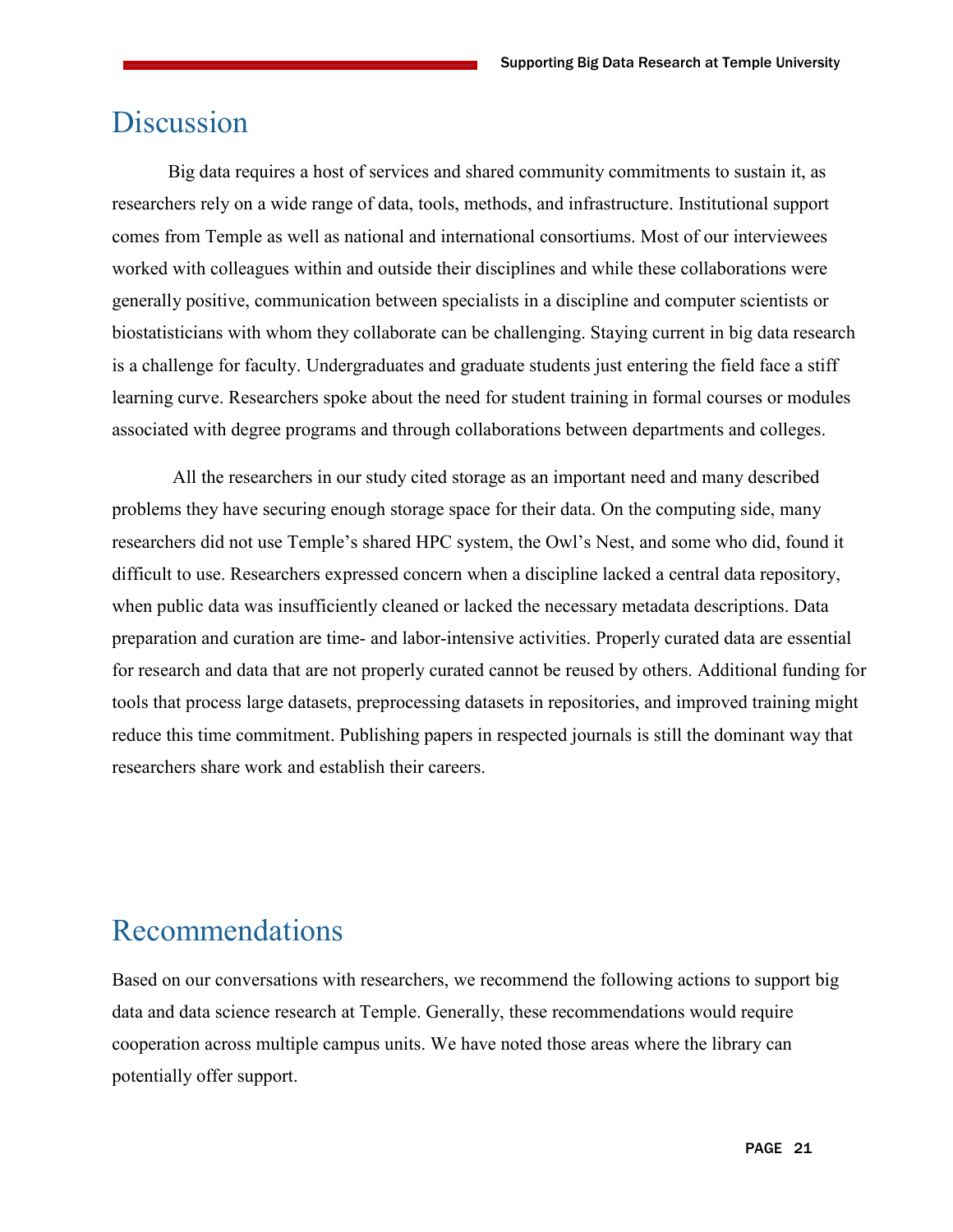*Use the library's unique position as a center for engagement and collaboration at the university to facilitate communication between Temple researchers doing big data and data science research.* Researchers reported difficulty keeping up with new developments and shared that they often learned informally from colleagues and others in their research communities. Provide opportunities for big data and data science researchers across the University to share ideas by sponsoring lectures, seminars, and other activities at the library. To keep abreast of the changing needs of these researchers, create a liaison position to the big data/data science community that is filled by a library staff member with a background in research and data science.

*Identify a campus research solutions consultant.* Researchers reported that the technical and administrative needs of this kind of research were becoming more complex, and finding optimal solutions were burdensome. We recommend identifying a person, and a coordinating team, tasked with understanding the research infrastructure across all the schools and colleges at Temple who will provide advice and support to big data researchers. The consultant and team can recommend appropriate university or external services and technologies, identify the need for infrastructure upgrades, and develop best practices on the use of cloud services (internal or external), computer code and data management. This team could maintain a centralized information hub of university informatics and statistical services available to researchers.

*Promote campus solutions for high performance computing and data storage.* Some researchers reported finding solutions for computing and storage issues burdensome. We recommend promoting existing resources and processes that are Information Technology Services (ITS) and Office of the Vice President for Research (OVPR) sanctioned, such as the Owl's Nest and cloud storage options, to increase awareness and appropriate use for a cost effective and secure environment.

*Offer more data skills training.* While initiatives such as required data courses in CST for undergraduates, other courses within academic programs, and summer workshops offered to graduate students were positively received, some researchers noted that students need more training on topics including data literacy, statistical analysis and computing technology. Some suggested academic departments should expand course offerings on these topics for graduate students. Where possible, the Library should expand its offerings to address unmet training needs, building on coding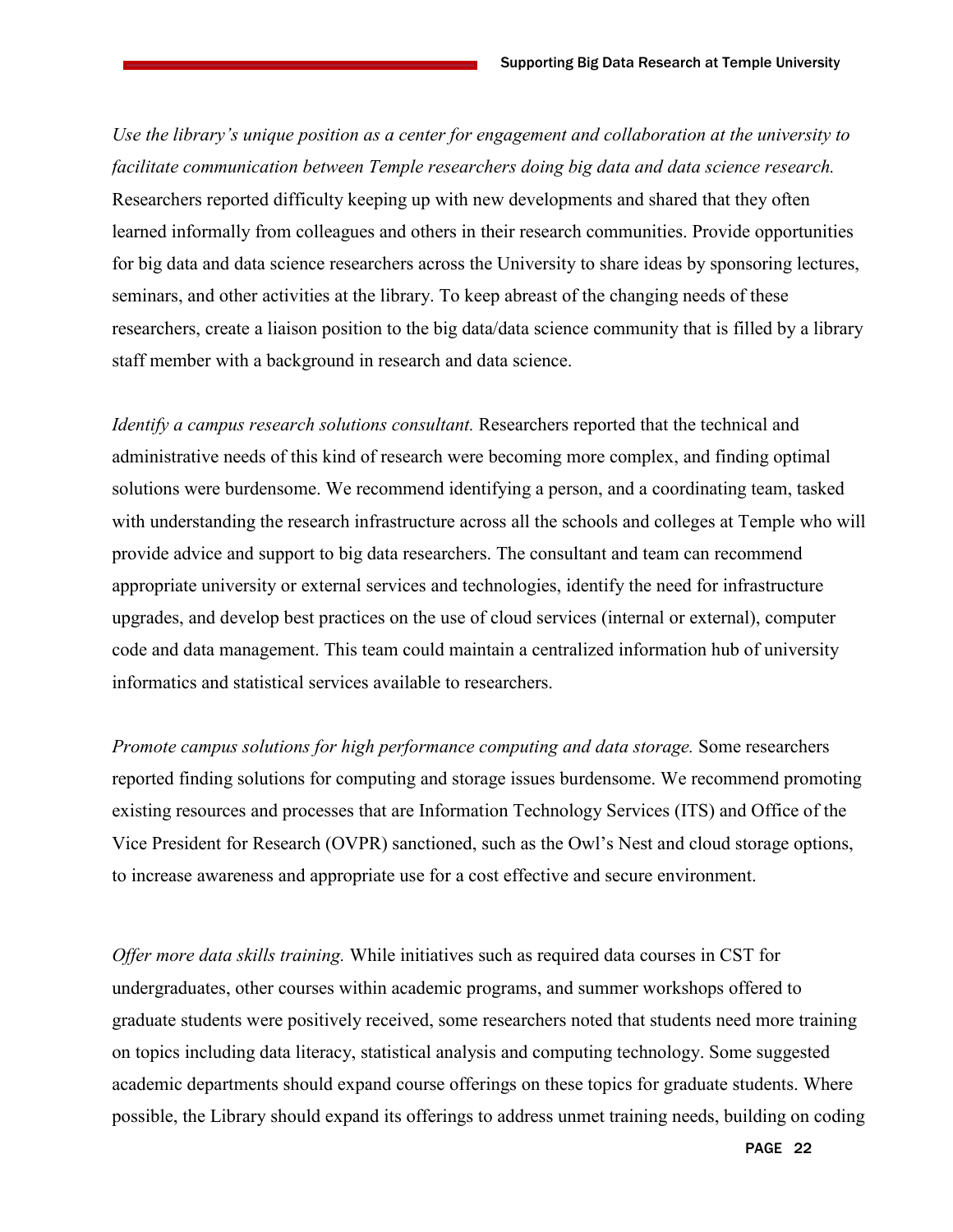<span id="page-22-0"></span>and data visualization workshops in the Duckworth Scholars Studio and data management workshops by the Research Data Services. Providing training or support for statistical and data analysis may require that the library add staff with those skills. Researchers we spoke with valued open data and shared their data and/or code. The Library should continue to promote and teach open practices to ensure all researchers, including undergraduate and graduate students, have ample opportunities to learn about best practices and tools for data sharing.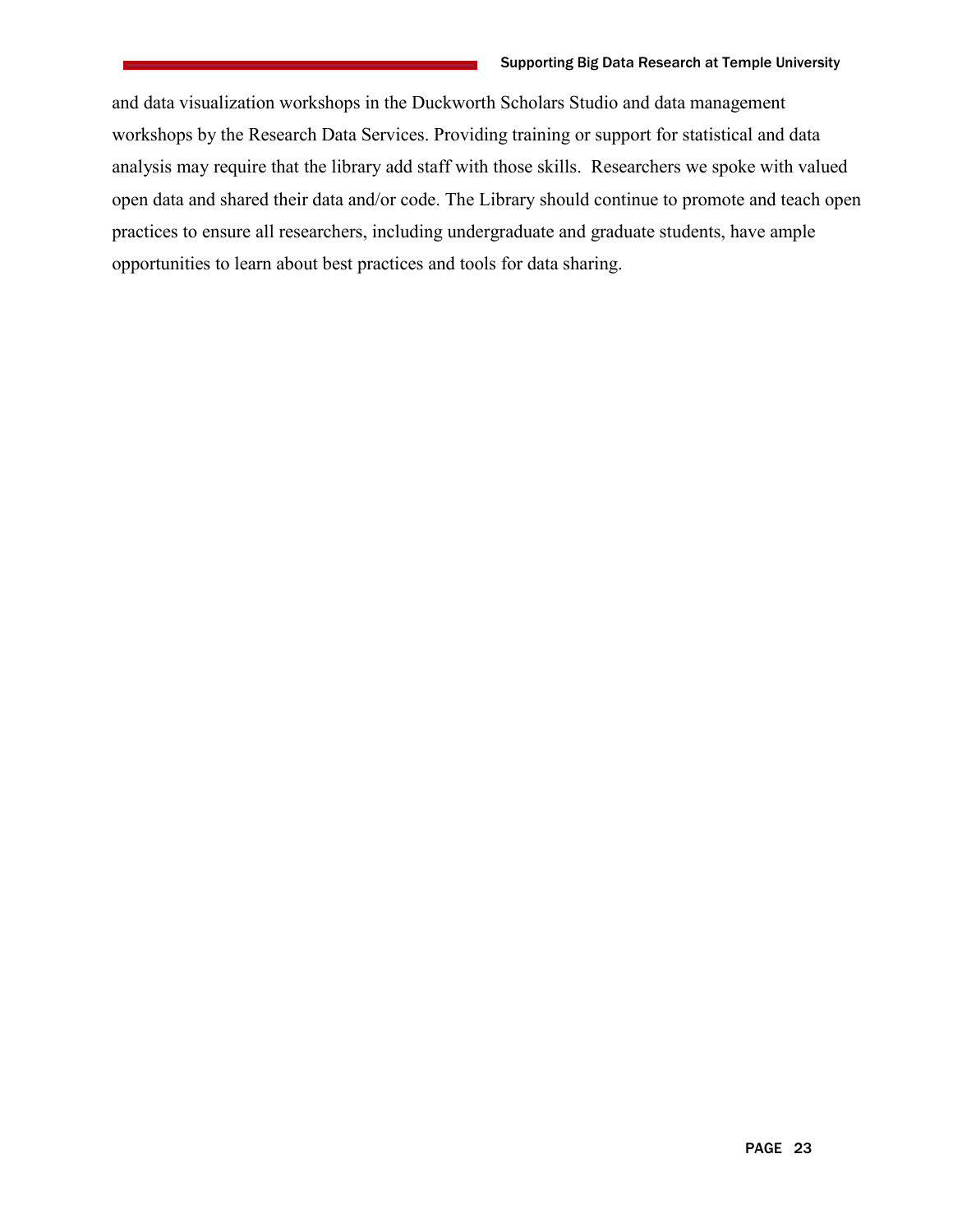## Appendix A. Sample recruitment email

*Subject*. Temple University Library's study on supporting big data research

### Dear [*name of researcher*],

Temple University Library is conducting a study on the practices of researchers who use big data or data science methods in order to improve support services for their work. Would you be willing to participate in a one-hour interview to share your unique experiences and perspective?

Our local Temple University study is part of a suite of parallel studies at 20 other institutions of higher education in the US, coordinated by Ithaka S+R, a not-for-profit research and consulting service. The information gathered at Temple University will also be included in a landmark capstone report by Ithaka S+R and will be essential for Temple to further understand how the support needs of big data/data science researchers are evolving more broadly.

If you have any questions about the study, please don't hesitate to reach out. Thank you so much for your consideration.

Sincerely,

<span id="page-23-0"></span>[*name of investigator listed on this protocol*]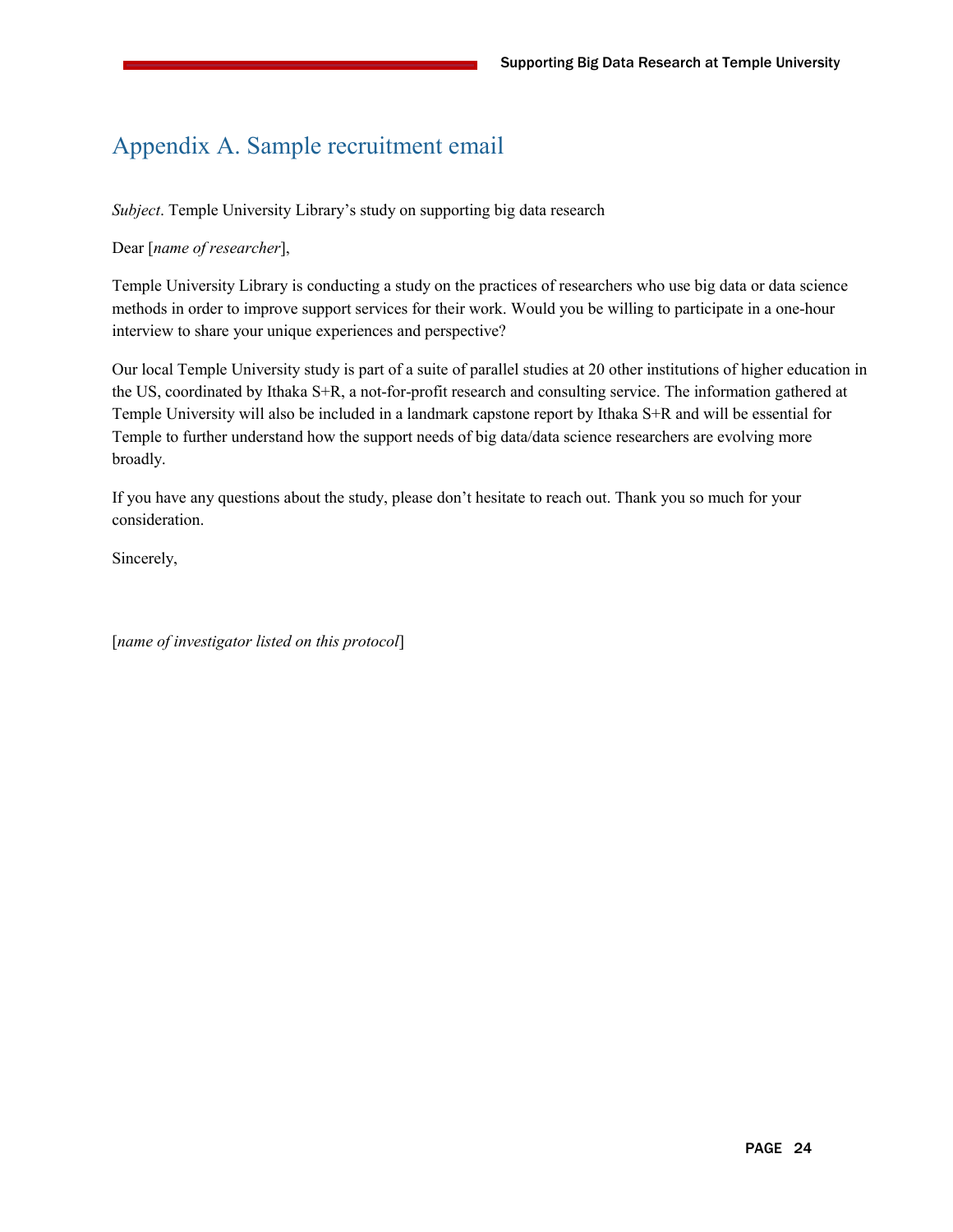### Appendix B. Interview questions

### Semi-Structured Interview Guide

*Note regarding COVID-19 disruption* I want to start by acknowledging that research has been significantly disrupted in the past year due to the coronavirus pandemic. For any of the questions I'm about to ask, please feel free to answer with reference to your normal research practices, your research practices as adapted for the crisis situation, or both.

#### Introduction

Briefly describe the research project(s) you are currently working on.

- How does this research relate to the work typically done in your discipline?
- Give me a brief overview of the role that "big data" or data science methods play in your research.

#### Working with Data

Do you collect or generate your own data, or analyze secondary datasets?

*If they collect or generate their own data* Describe the process you go through to collect or generate data for your research.

• What challenges do you face in collecting or generating data for your research?

*If they analyze secondary datasets* How do you find and access data to use in your research? *Examples: scraping the web, using APIs, using subscription databases*

- What challenges do you face in finding data to use in your research?
- Once you've identified data you'd like to use, do you encounter any challenges in getting access to this data? *Examples: cost, format, terms of use, security restrictions*
- Does anyone help you find or access datasets? *Examples: librarian, research office staff, graduate student*

How do you analyze or model data in the course of your research?

- What software or computing infrastructure do you use? *Examples: programming languages, highperformance computing, cloud computing*
- What challenges do you face in analyzing or modeling data?
	- o If you work with a research group or collaborators, how do you organize your data and/or code for collaboration?
- Do you take any security issues into consideration when deciding how to store and manage data and/or code in the course of your research?
	- o Does anyone other than your research group members or collaborators help you analyze, model, store, or manage data? *Examples: statistics consulting service, research computing staff*

Are there any ethical concerns you or your colleagues face when working with data?